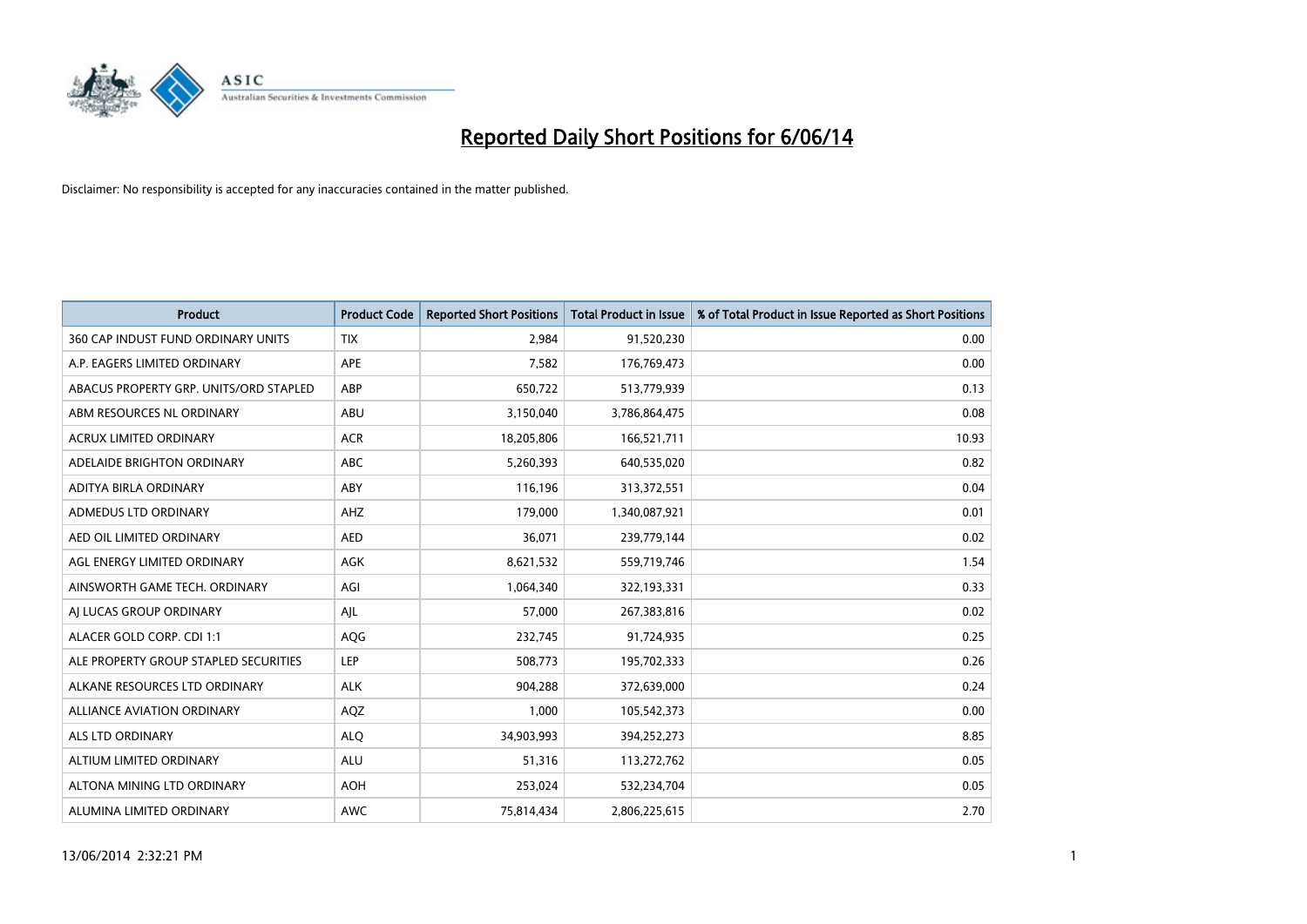

| <b>Product</b>                          | <b>Product Code</b> | <b>Reported Short Positions</b> | <b>Total Product in Issue</b> | % of Total Product in Issue Reported as Short Positions |
|-----------------------------------------|---------------------|---------------------------------|-------------------------------|---------------------------------------------------------|
| AMALGAMATED HOLDINGS ORDINARY           | AHD                 | 3.604                           | 157,859,301                   | 0.00                                                    |
| AMCOM TELECOMM. ORDINARY                | <b>AMM</b>          | 1,328,279                       | 245,322,894                   | 0.54                                                    |
| AMCOR LIMITED ORDINARY                  | AMC                 | 7,074,518                       | 1,206,684,923                 | 0.59                                                    |
| AMP CAPITAL CHINA ORDINARY UNITS        | AGF                 | 2,413,808                       | 374,593,484                   | 0.64                                                    |
| AMP LIMITED ORDINARY                    | AMP                 | 36,674,427                      | 2,957,737,964                 | 1.24                                                    |
| ANSELL LIMITED ORDINARY                 | <b>ANN</b>          | 5,550,993                       | 152,937,881                   | 3.63                                                    |
| ANTARES ENERGY LTD ORDINARY             | <b>AZZ</b>          | 475,446                         | 255,000,000                   | 0.19                                                    |
| ANZ BANKING GRP LTD ORDINARY            | ANZ                 | 12,662,415                      | 2,744,135,231                 | 0.46                                                    |
| APA GROUP STAPLED SECURITIES            | <b>APA</b>          | 20,817,237                      | 835,750,807                   | 2.49                                                    |
| APN NEWS & MEDIA ORDINARY               | <b>APN</b>          | 3,573,408                       | 1,029,041,356                 | 0.35                                                    |
| AQUARIUS PLATINUM. ORDINARY             | <b>AOP</b>          | 3,233,773                       | 1,464,310,359                 | 0.22                                                    |
| AQUILA RESOURCES ORDINARY               | <b>AQA</b>          | 3,840,184                       | 411,804,442                   | 0.93                                                    |
| ARAFURA RESOURCE LTD ORDINARY           | ARU                 | $\overline{2}$                  | 441,270,644                   | 0.00                                                    |
| ARB CORPORATION ORDINARY                | ARP                 | 1,943,191                       | 72,493,302                    | 2.68                                                    |
| ARDENT LEISURE GROUP STAPLED SECURITIES | AAD                 | 6,063,490                       | 405,055,708                   | 1.50                                                    |
| ARENA REIT. ORDINARY UNITS              | <b>ARF</b>          | 7,000                           | 211,495,653                   | 0.00                                                    |
| ARGO INVESTMENTS ORDINARY               | ARG                 | 4,655                           | 661,673,597                   | 0.00                                                    |
| ARISTOCRAT LEISURE ORDINARY             | <b>ALL</b>          | 8,017,900                       | 551,418,047                   | 1.45                                                    |
| <b>ARRIUM LTD ORDINARY</b>              | ARI                 | 21,585,867                      | 1,366,183,142                 | 1.58                                                    |
| ASCIANO LIMITED ORDINARY                | <b>AIO</b>          | 10,078,042                      | 975,385,664                   | 1.03                                                    |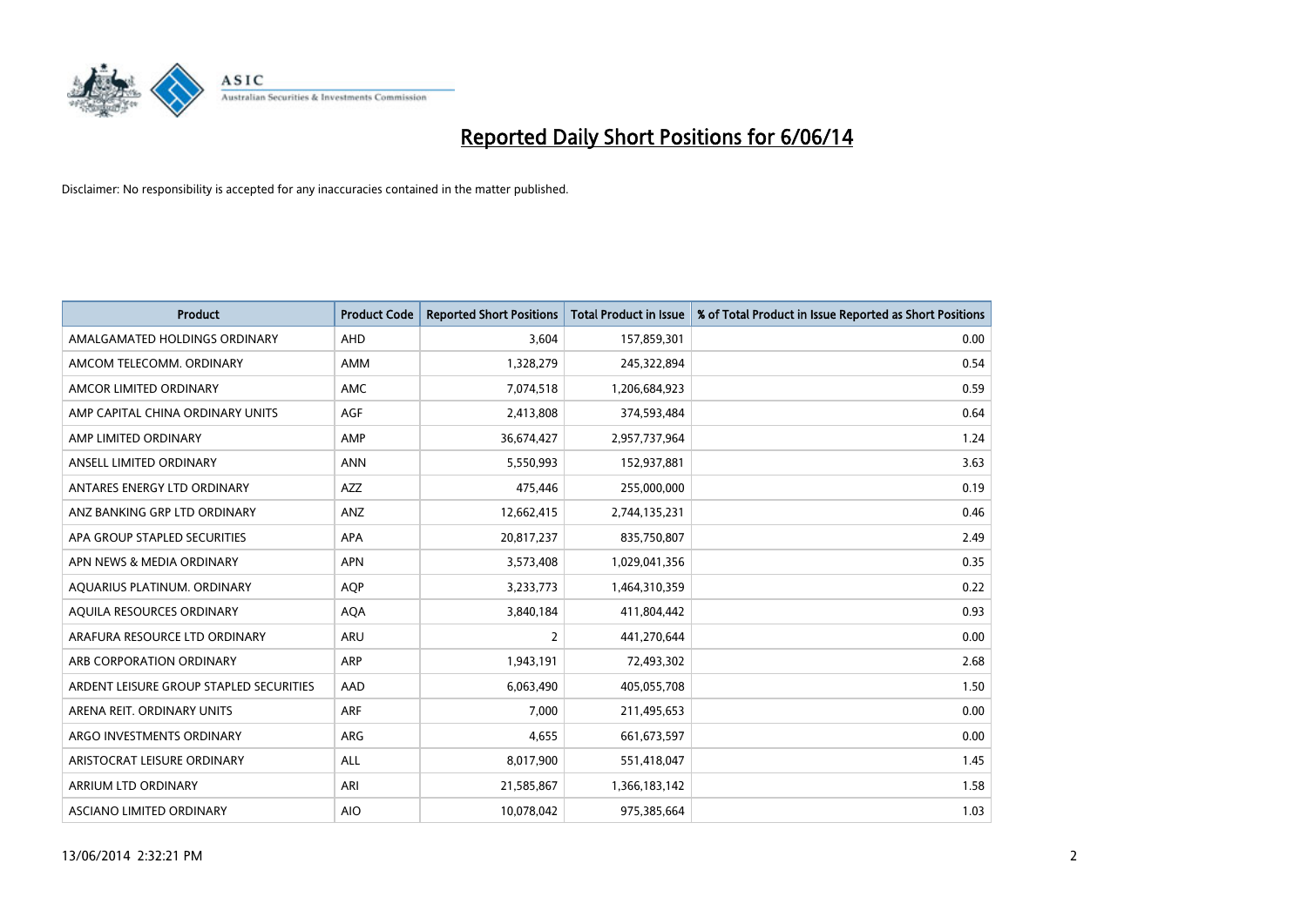

| <b>Product</b>                            | <b>Product Code</b> | <b>Reported Short Positions</b> | <b>Total Product in Issue</b> | % of Total Product in Issue Reported as Short Positions |
|-------------------------------------------|---------------------|---------------------------------|-------------------------------|---------------------------------------------------------|
| ASG GROUP LIMITED ORDINARY                | <b>ASZ</b>          | 568,838                         | 206,720,839                   | 0.28                                                    |
| ASPEN GROUP ORD/UNITS STAPLED             | <b>APZ</b>          | 20,955                          | 119,948,774                   | 0.02                                                    |
| ASTRO JAP PROP GROUP STAPLED US PROHIBIT. | AIA                 | 32,374                          | 67,211,752                    | 0.05                                                    |
| ASX LIMITED ORDINARY                      | ASX                 | 5,170,192                       | 193,595,162                   | 2.67                                                    |
| ATLAS IRON LIMITED ORDINARY               | AGO                 | 84,685,300                      | 915,496,158                   | 9.25                                                    |
| ATRUM COAL NL ORDINARY                    | <b>ATU</b>          | 353,029                         | 76,305,842                    | 0.46                                                    |
| AUCKLAND INTERNATION ORDINARY             | <b>AIA</b>          | 3,669                           | 1,190,484,097                 | 0.00                                                    |
| AURIZON HOLDINGS LTD ORDINARY             | <b>AZI</b>          | 35,022,396                      | 2,137,284,503                 | 1.64                                                    |
| <b>AURORA OIL &amp; GAS ORDINARY</b>      | <b>AUT</b>          | 715,964                         | 448,785,778                   | 0.16                                                    |
| AUSDRILL LIMITED ORDINARY                 | <b>ASL</b>          | 27,387,690                      | 312,277,224                   | 8.77                                                    |
| AUSENCO LIMITED ORDINARY                  | AAX                 | 3,798,569                       | 168,449,799                   | 2.26                                                    |
| <b>AUSTAL LIMITED ORDINARY</b>            | ASB                 | 170,150                         | 346,379,377                   | 0.05                                                    |
| AUSTBROKERS HOLDINGS ORDINARY             | <b>AUB</b>          | 37,574                          | 59,955,596                    | 0.06                                                    |
| AUSTIN ENGINEERING ORDINARY               | ANG                 | 1,112,349                       | 84,274,004                    | 1.32                                                    |
| <b>AUSTRALAND ASSETS ASSETS</b>           | AAZPB               | 646                             | 2,750,000                     | 0.02                                                    |
| AUSTRALAND PROPERTY STAPLED SECURITY      | <b>ALZ</b>          | 653,329                         | 578,984,528                   | 0.11                                                    |
| AUSTRALIAN AGRICULT. ORDINARY             | AAC                 | 3,458,666                       | 532,474,721                   | 0.65                                                    |
| AUSTRALIAN EDUCATION UNITS                | <b>AEU</b>          | 13                              | 205,069,661                   | 0.00                                                    |
| AUSTRALIAN FOUNDAT, ORDINARY              | AFI                 | 100                             | 1,049,055,166                 | 0.00                                                    |
| AUSTRALIAN INFR LTD ORDINARY              | <b>AIX</b>          | 14,364                          | 620,733,944                   | 0.00                                                    |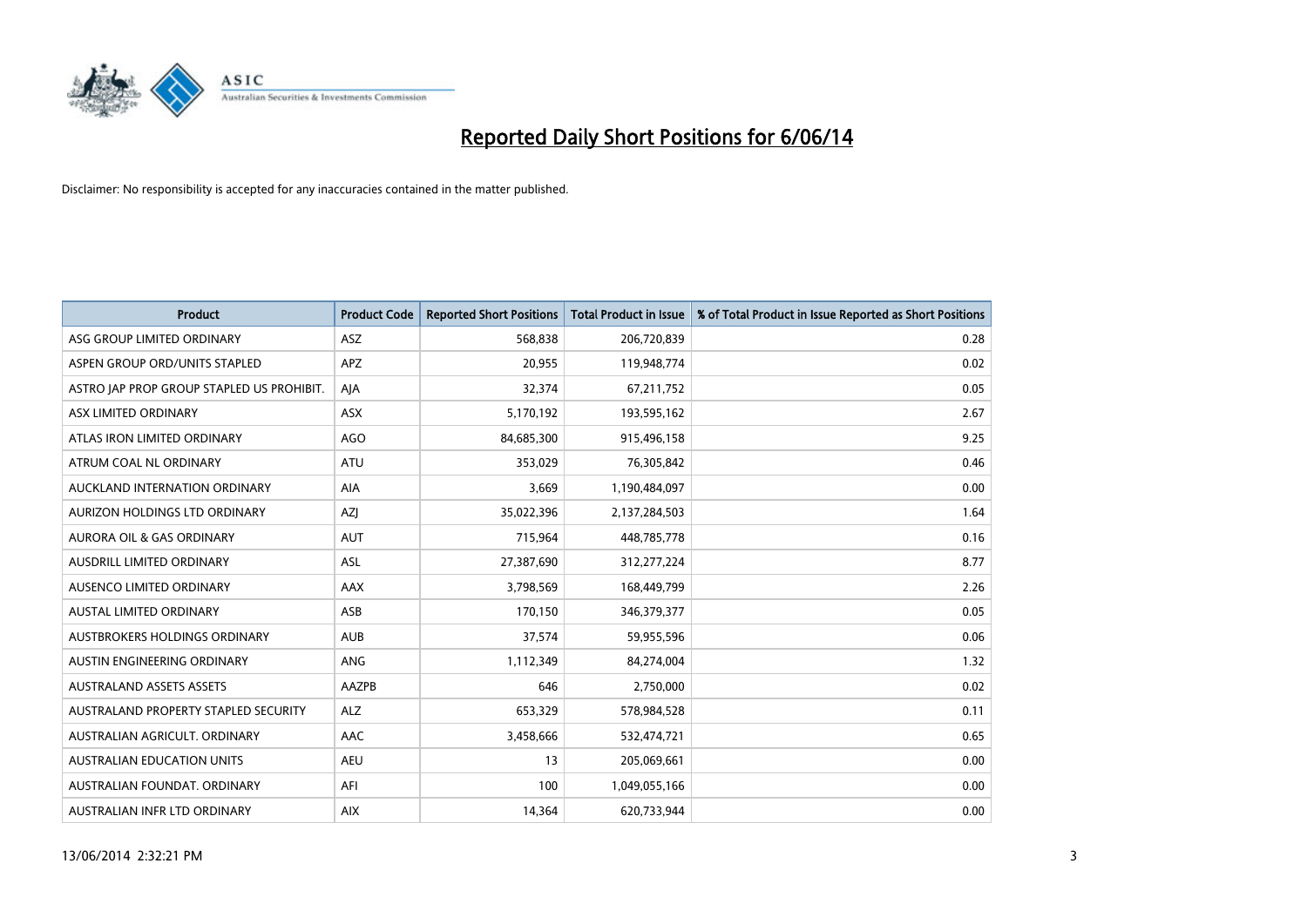

| <b>Product</b>                       | <b>Product Code</b> | <b>Reported Short Positions</b> | <b>Total Product in Issue</b> | % of Total Product in Issue Reported as Short Positions |
|--------------------------------------|---------------------|---------------------------------|-------------------------------|---------------------------------------------------------|
| AUSTRALIAN PHARM, ORDINARY           | API                 | 10,810,809                      | 488,115,883                   | 2.21                                                    |
| AUTOMOTIVE HOLDINGS ORDINARY         | <b>AHE</b>          | 191,027                         | 306,437,941                   | 0.06                                                    |
| AVEO GROUP STAPLED SECURITIES        | <b>AOG</b>          | 10,726,959                      | 500,111,460                   | 2.14                                                    |
| AWE LIMITED ORDINARY                 | <b>AWE</b>          | 1,537,442                       | 522,696,385                   | 0.29                                                    |
| <b>AZONTO PET LTD ORDINARY</b>       | <b>APY</b>          |                                 | 1,158,625,100                 | 0.00                                                    |
| AZUMAH RESOURCES ORDINARY            | <b>AZM</b>          |                                 | 356,189,096                   | 0.00                                                    |
| <b>BANDANNA ENERGY ORDINARY</b>      | <b>BND</b>          | 23,687,613                      | 528,481,199                   | 4.48                                                    |
| BANK OF QUEENSLAND. ORDINARY         | <b>BOQ</b>          | 1,739,765                       | 362,516,534                   | 0.48                                                    |
| <b>BANNERMAN RESOURCES ORDINARY</b>  | <b>BMN</b>          | 17,543                          | 324,938,790                   | 0.01                                                    |
| <b>BASE RES LIMITED ORDINARY</b>     | <b>BSE</b>          | 5,528,789                       | 561,840,029                   | 0.98                                                    |
| BATHURST RES LTD. ORDINARY           | <b>BRL</b>          | 6,999,540                       | 944,931,961                   | 0.74                                                    |
| <b>BC IRON LIMITED ORDINARY</b>      | <b>BCI</b>          | 3,511,939                       | 124,028,630                   | 2.83                                                    |
| BEACH ENERGY LIMITED ORDINARY        | <b>BPT</b>          | 16,063,237                      | 1,291,666,518                 | 1.24                                                    |
| BEADELL RESOURCE LTD ORDINARY        | <b>BDR</b>          | 31,192,769                      | 791,557,280                   | 3.94                                                    |
| <b>BEGA CHEESE LTD ORDINARY</b>      | <b>BGA</b>          | 706,497                         | 152,245,802                   | 0.46                                                    |
| BENDIGO AND ADELAIDE ORDINARY        | <b>BEN</b>          | 11,555,232                      | 433,908,388                   | 2.66                                                    |
| BENTHAM IMF LTD ORDINARY             | <b>IMF</b>          | 4,531,013                       | 165,370,269                   | 2.74                                                    |
| BERKELEY RESOURCES ORDINARY          | <b>BKY</b>          | 30,200                          | 180,361,323                   | 0.02                                                    |
| BETASHARES ASX RES ETF UNITS         | <b>ORE</b>          | 517,432                         | 2,922,150                     | 17.71                                                   |
| <b>BHP BILLITON LIMITED ORDINARY</b> | <b>BHP</b>          | 9,453,234                       | 3,211,691,105                 | 0.29                                                    |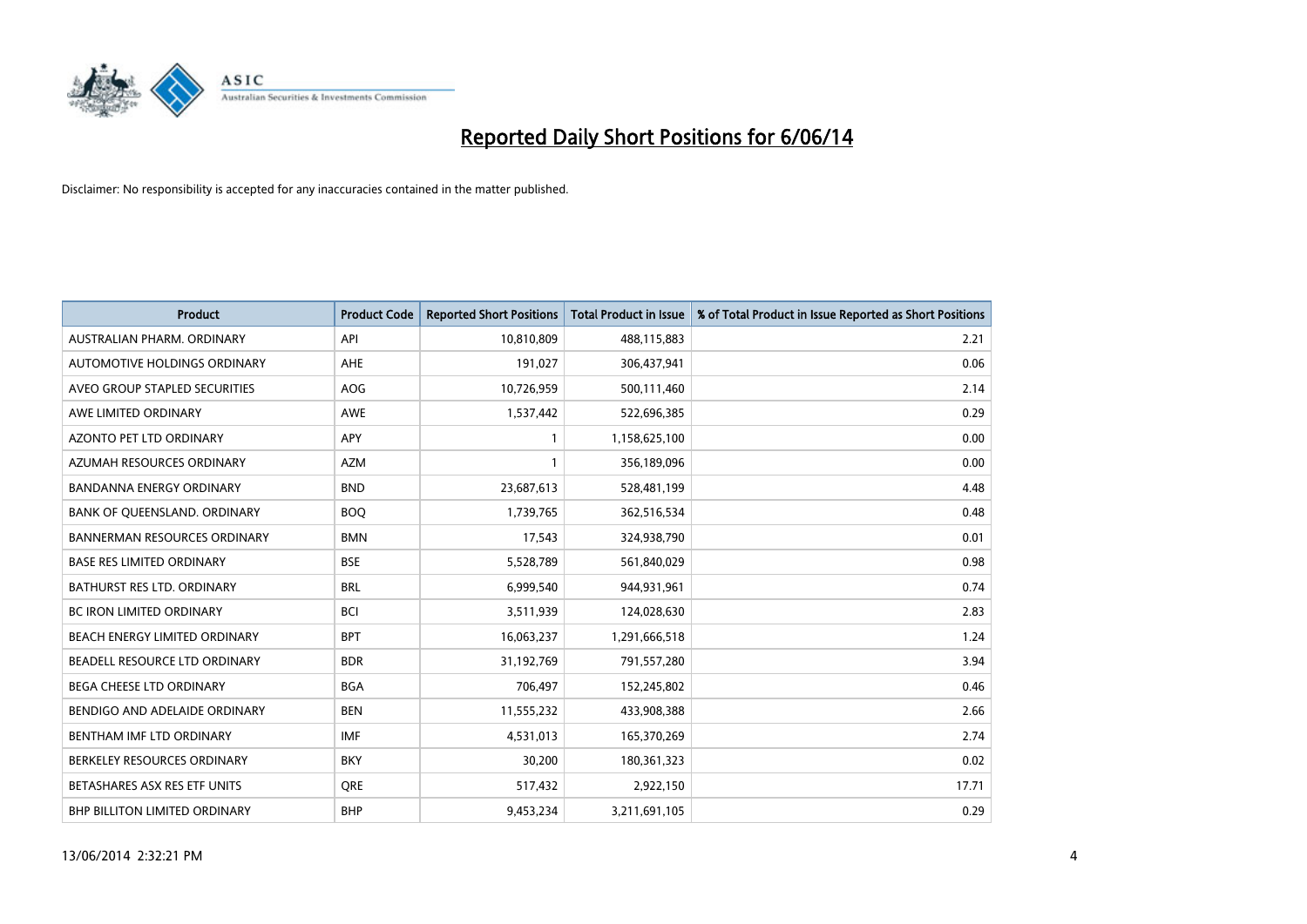

| <b>Product</b>                                | <b>Product Code</b> | <b>Reported Short Positions</b> | <b>Total Product in Issue</b> | % of Total Product in Issue Reported as Short Positions |
|-----------------------------------------------|---------------------|---------------------------------|-------------------------------|---------------------------------------------------------|
| <b>BIGAIR GROUP LIMITED ORDINARY</b>          | <b>BGL</b>          | 39.410                          | 172,872,340                   | 0.02                                                    |
| <b>BILLABONG ORDINARY</b>                     | <b>BBG</b>          | 13,640,841                      | 990,370,034                   | 1.38                                                    |
| <b>BIONOMICS LIMITED ORDINARY</b>             | <b>BNO</b>          | 97,670                          | 417,342,567                   | 0.02                                                    |
| <b>BLACKMORES LIMITED ORDINARY</b>            | <b>BKL</b>          | 7,401                           | 17,113,392                    | 0.04                                                    |
| <b>BLACKTHORN RESOURCES ORD US PROHIBITED</b> | <b>BTR</b>          | 234,835                         | 164,285,950                   | 0.14                                                    |
| <b>BLUESCOPE STEEL LTD ORDINARY</b>           | <b>BSL</b>          | 2,323,071                       | 558,848,896                   | 0.42                                                    |
| <b>BOART LONGYEAR ORDINARY</b>                | <b>BLY</b>          | 42,002,720                      | 461,163,412                   | 9.11                                                    |
| BORAL LIMITED, ORDINARY                       | <b>BLD</b>          | 20,991,986                      | 782,736,249                   | 2.68                                                    |
| <b>BRADKEN LIMITED ORDINARY</b>               | <b>BKN</b>          | 12,558,849                      | 171,027,249                   | 7.34                                                    |
| <b>BRAMBLES LIMITED ORDINARY</b>              | <b>BXB</b>          | 1,910,583                       | 1,562,941,312                 | 0.12                                                    |
| BREVILLE GROUP LTD ORDINARY                   | <b>BRG</b>          | 2,278,378                       | 130,095,322                   | 1.75                                                    |
| <b>BRICKWORKS LIMITED ORDINARY</b>            | <b>BKW</b>          | 60,345                          | 148,038,996                   | 0.04                                                    |
| <b>BROCKMAN MINING LTD ORDINARY</b>           | <b>BCK</b>          | 36                              | 8,381,982,131                 | 0.00                                                    |
| BT INVESTMENT MNGMNT ORDINARY                 | <b>BTT</b>          | 94,536                          | 282,727,073                   | 0.03                                                    |
| <b>BURU ENERGY ORDINARY</b>                   | <b>BRU</b>          | 17,389,344                      | 298,505,530                   | 5.83                                                    |
| <b>BWP TRUST ORDINARY UNITS</b>               | <b>BWP</b>          | 8,293,314                       | 634,395,195                   | 1.31                                                    |
| CABCHARGE AUSTRALIA ORDINARY                  | CAB                 | 9,408,897                       | 120,430,683                   | 7.81                                                    |
| <b>CADENCE CAPITAL ORDINARY</b>               | <b>CDM</b>          | 147,685                         | 173,956,164                   | 0.08                                                    |
| CALIBRE GROUP LTD ORDINARY                    | <b>CGH</b>          | 2,293                           | 333,200,148                   | 0.00                                                    |
| CALTEX AUSTRALIA ORDINARY                     | <b>CTX</b>          | 1,678,168                       | 270,000,000                   | 0.62                                                    |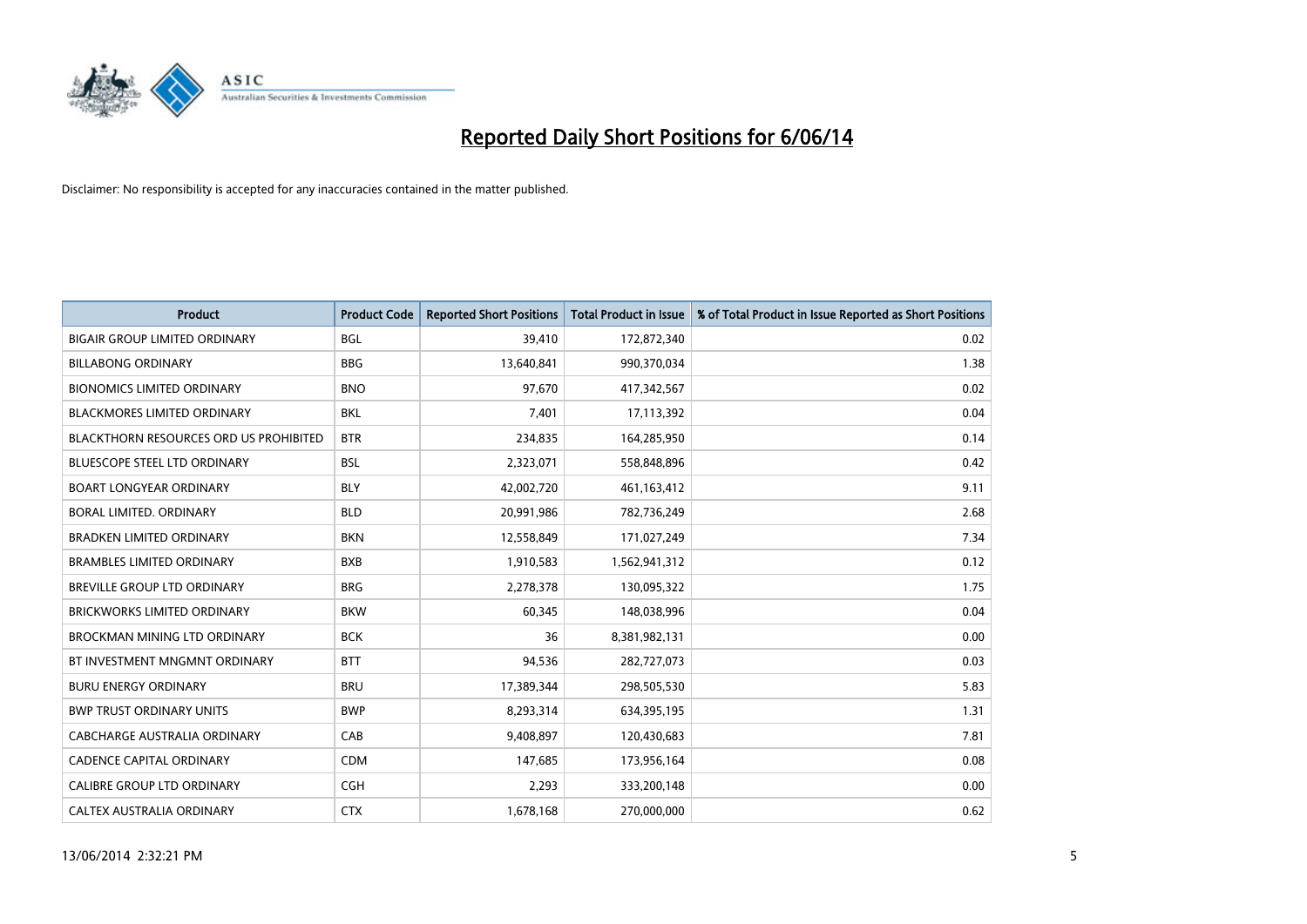

| <b>Product</b>                          | <b>Product Code</b> | <b>Reported Short Positions</b> | <b>Total Product in Issue</b> | % of Total Product in Issue Reported as Short Positions |
|-----------------------------------------|---------------------|---------------------------------|-------------------------------|---------------------------------------------------------|
| CAPE LAMBERT RES LTD ORDINARY           | <b>CFE</b>          | 496                             | 635,727,857                   | 0.00                                                    |
| CAPITOL HEALTH ORDINARY                 | CAI                 | 306,591                         | 431,180,115                   | 0.07                                                    |
| <b>CARDNO LIMITED ORDINARY</b>          | CDD                 | 6,720,875                       | 162,627,638                   | 4.13                                                    |
| <b>CARINDALE PROPERTY UNIT</b>          | <b>CDP</b>          | 2,043                           | 70,000,000                    | 0.00                                                    |
| CARNARVON PETROLEUM ORDINARY            | <b>CVN</b>          | 225,691                         | 987,176,977                   | 0.02                                                    |
| CARSALES.COM LTD ORDINARY               | <b>CRZ</b>          | 6,570,624                       | 237,818,965                   | 2.76                                                    |
| <b>CASH CONVERTERS ORDINARY</b>         | CCV                 | 11,132,746                      | 428,886,124                   | 2.60                                                    |
| CEDAR WOODS PROP. ORDINARY              | <b>CWP</b>          | 132,014                         | 77,595,785                    | 0.17                                                    |
| CENTRAL PETROLEUM ORDINARY              | <b>CTP</b>          | 1,338,390                       | 348,718,957                   | 0.38                                                    |
| <b>CERAMIC FUEL CELLS ORDINARY</b>      | <b>CFU</b>          | 4,058                           | 2,478,608,474                 | 0.00                                                    |
| CFS RETAIL TRUST GRP STAPLED SECURITIES | <b>CFX</b>          | 70,358,040                      | 3,018,050,810                 | 2.33                                                    |
| <b>CHALLENGER LIMITED ORDINARY</b>      | <b>CGF</b>          | 1,426,334                       | 530,862,585                   | 0.27                                                    |
| CHANDLER MACLEOD LTD ORDINARY           | <b>CMG</b>          |                                 | 547,985,086                   | 0.00                                                    |
| CHARTER HALL GROUP STAPLED US PROHIBIT. | <b>CHC</b>          | 607,445                         | 347,925,558                   | 0.17                                                    |
| <b>CHARTER HALL RETAIL UNITS</b>        | <b>COR</b>          | 12,347,004                      | 369,040,750                   | 3.35                                                    |
| <b>CHORUS LIMITED ORDINARY</b>          | CNU                 | 118,053                         | 396,369,767                   | 0.03                                                    |
| COAL OF AFRICA LTD ORDINARY             | <b>CZA</b>          | 426                             | 1,048,368,613                 | 0.00                                                    |
| COALSPUR MINES LTD ORDINARY             | <b>CPL</b>          | 3,443,349                       | 641,394,435                   | 0.54                                                    |
| <b>COBAR CONSOLIDATED ORDINARY</b>      | CCU                 | 100,000                         | 329,715,353                   | 0.03                                                    |
| COCA-COLA AMATIL ORDINARY               | <b>CCL</b>          | 15,466,060                      | 763,590,249                   | 2.03                                                    |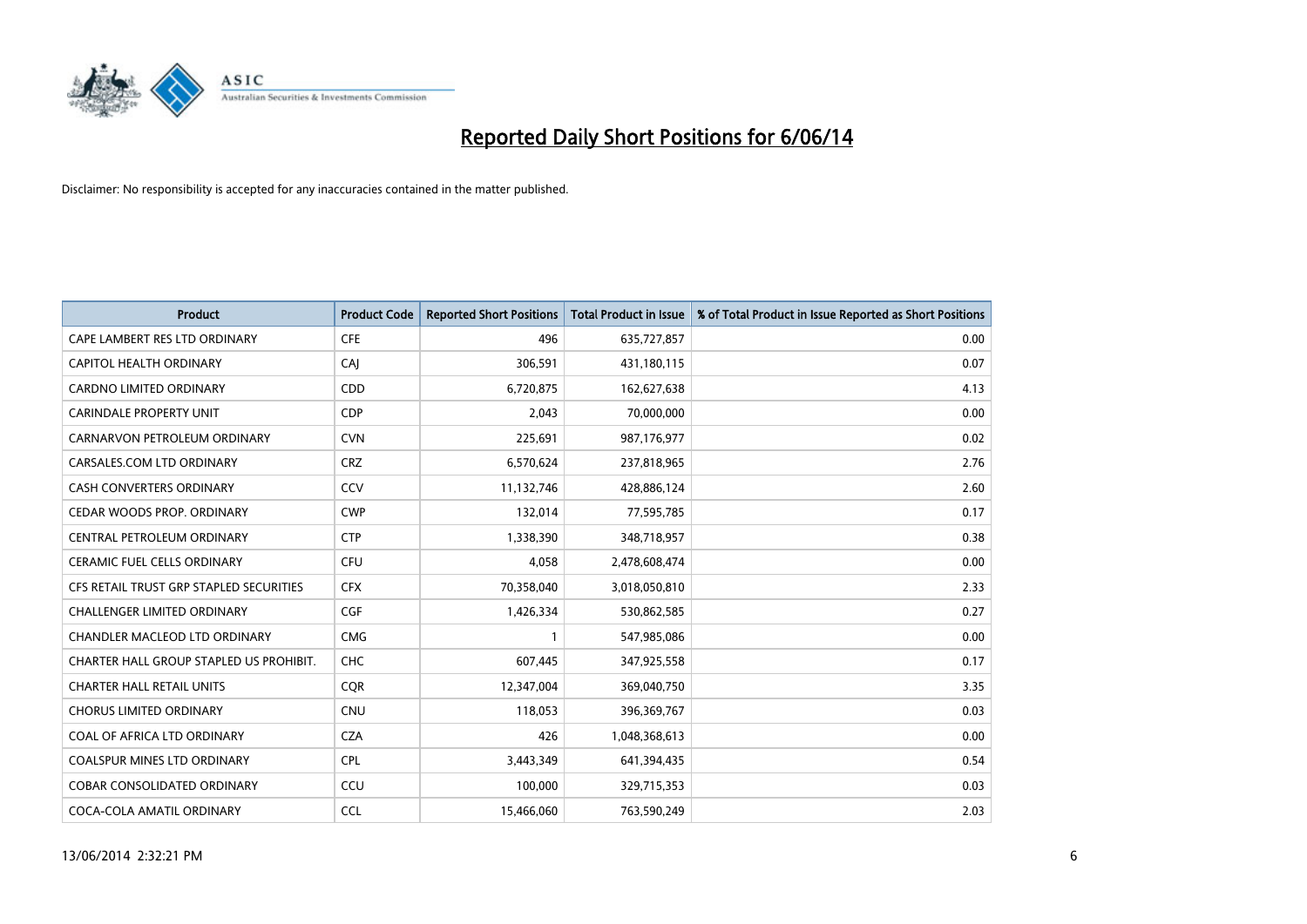

| <b>Product</b>                          | <b>Product Code</b> | <b>Reported Short Positions</b> | <b>Total Product in Issue</b> | % of Total Product in Issue Reported as Short Positions |
|-----------------------------------------|---------------------|---------------------------------|-------------------------------|---------------------------------------------------------|
| <b>COCHLEAR LIMITED ORDINARY</b>        | <b>COH</b>          | 10,182,592                      | 57,062,020                    | 17.84                                                   |
| <b>COCKATOO COAL ORDINARY</b>           | <b>COK</b>          | 167,987                         | 4,560,196,928                 | 0.00                                                    |
| <b>CODAN LIMITED ORDINARY</b>           | <b>CDA</b>          | 702,637                         | 176,969,924                   | 0.40                                                    |
| <b>COFFEY INTERNATIONAL ORDINARY</b>    | <b>COF</b>          | 7,994                           | 255,833,165                   | 0.00                                                    |
| <b>COKAL LTD ORDINARY</b>               | <b>CKA</b>          | 6,820                           | 471,103,926                   | 0.00                                                    |
| <b>COLLECTION HOUSE ORDINARY</b>        | <b>CLH</b>          | 2,152,068                       | 129,717,785                   | 1.66                                                    |
| <b>COLLINS FOODS LTD ORDINARY</b>       | <b>CKF</b>          | 12,151                          | 93,000,003                    | 0.01                                                    |
| COMMONWEALTH BANK, ORDINARY             | <b>CBA</b>          | 8,460,615                       | 1,621,319,194                 | 0.52                                                    |
| <b>COMPASS RESOURCES ORDINARY</b>       | <b>CMR</b>          | 7,472                           | 1,403,744,100                 | 0.00                                                    |
| <b>COMPUTERSHARE LTD ORDINARY</b>       | <b>CPU</b>          | 13,372,368                      | 556,203,079                   | 2.40                                                    |
| <b>CORP TRAVEL LIMITED ORDINARY</b>     | <b>CTD</b>          | 196,339                         | 89,890,762                    | 0.22                                                    |
| <b>COVER-MORE GRP LTD ORDINARY</b>      | <b>CVO</b>          | 1,784,143                       | 317,750,000                   | 0.56                                                    |
| <b>CREDIT CORP GROUP ORDINARY</b>       | <b>CCP</b>          | 326,613                         | 46,131,882                    | 0.71                                                    |
| <b>CROMWELL PROP STAPLED SECURITIES</b> | <b>CMW</b>          | 18,343,672                      | 1,727,280,850                 | 1.06                                                    |
| <b>CROWE HORWATH AUS ORDINARY</b>       | <b>CRH</b>          | 545,483                         | 273,005,429                   | 0.20                                                    |
| <b>CROWN RESORTS LTD ORDINARY</b>       | <b>CWN</b>          | 4,135,482                       | 728,394,185                   | 0.57                                                    |
| <b>CSG LIMITED ORDINARY</b>             | CSV                 | 228,629                         | 278,973,075                   | 0.08                                                    |
| <b>CSL LIMITED ORDINARY</b>             | <b>CSL</b>          | 707,554                         | 478,921,802                   | 0.15                                                    |
| <b>CSR LIMITED ORDINARY</b>             | <b>CSR</b>          | 14,855,177                      | 506,000,315                   | 2.94                                                    |
| <b>CUDECO LIMITED ORDINARY</b>          | CDU                 | 9.394.206                       | 234,583,408                   | 4.00                                                    |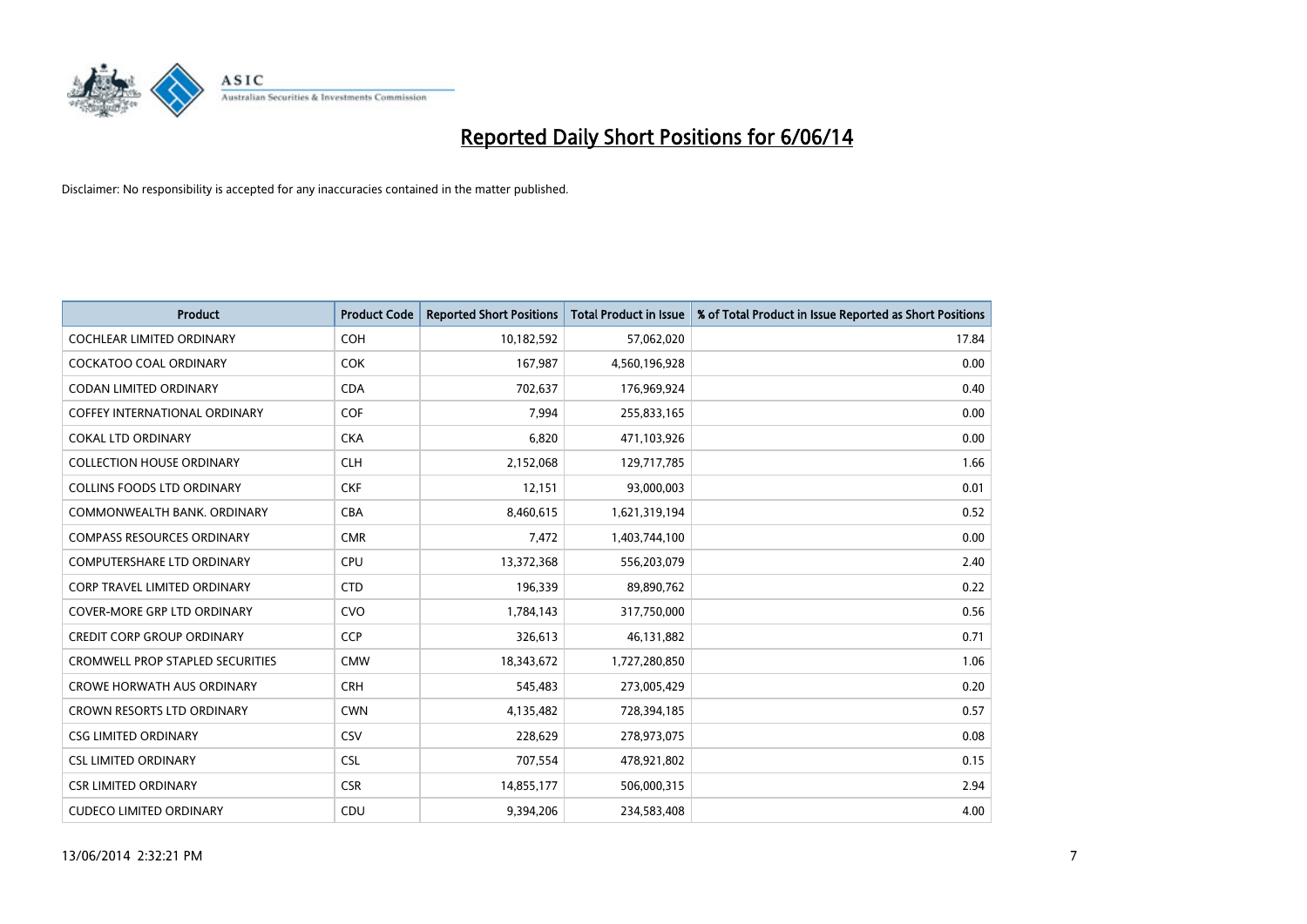

| <b>Product</b>                     | <b>Product Code</b> | <b>Reported Short Positions</b> | <b>Total Product in Issue</b> | % of Total Product in Issue Reported as Short Positions |
|------------------------------------|---------------------|---------------------------------|-------------------------------|---------------------------------------------------------|
| DART ENERGY LTD ORDINARY           | <b>DTE</b>          | 699,101                         | 1,108,752,733                 | 0.06                                                    |
| DATA#3 LIMITED ORDINARY            | <b>DTL</b>          | 304,883                         | 153,974,950                   | 0.20                                                    |
| DAVID JONES LIMITED ORDINARY       | <b>DJS</b>          | 10,040,569                      | 537,137,845                   | 1.87                                                    |
| DECMIL GROUP LIMITED ORDINARY      | <b>DCG</b>          | 1,107,444                       | 168,657,794                   | 0.66                                                    |
| DEEP YELLOW LIMITED ORDINARY       | <b>DYL</b>          | 840                             | 1,617,041,367                 | 0.00                                                    |
| DEXUS PROPERTY GROUP STAPLED UNITS | <b>DXS</b>          | 16,923,914                      | 5,433,110,810                 | 0.31                                                    |
| DICK SMITH HLDGS ORDINARY          | <b>DSH</b>          | 15,942,350                      | 236,511,364                   | 6.74                                                    |
| DISCOVERY METALS LTD ORDINARY      | <b>DML</b>          | 1,315,235                       | 644,039,581                   | 0.20                                                    |
| DOMINO PIZZA ENTERPR ORDINARY      | <b>DMP</b>          | 2,126,347                       | 85,915,713                    | 2.47                                                    |
| DONACO INTERNATIONAL ORDINARY      | <b>DNA</b>          | 6,689,655                       | 460,178,463                   | 1.45                                                    |
| DOWNER EDI LIMITED ORDINARY        | <b>DOW</b>          | 15,935,565                      | 435,399,975                   | 3.66                                                    |
| DRAGON MINING LTD ORDINARY         | <b>DRA</b>          | 147                             | 88,840,613                    | 0.00                                                    |
| DRILLSEARCH ENERGY ORDINARY        | <b>DLS</b>          | 22,420,456                      | 432,965,895                   | 5.18                                                    |
| DUET GROUP STAPLED US PROHIBIT.    | <b>DUE</b>          | 6,468,810                       | 1,317,809,323                 | 0.49                                                    |
| DULUXGROUP LIMITED ORDINARY        | <b>DLX</b>          | 1,081,791                       | 381,093,950                   | 0.28                                                    |
| <b>DWS LTD ORDINARY</b>            | <b>DWS</b>          | 86,450                          | 132,362,763                   | 0.07                                                    |
| ECHO ENTERTAINMENT ORDINARY        | <b>EGP</b>          | 10,467,140                      | 825,672,730                   | 1.27                                                    |
| <b>ELDERS LIMITED ORDINARY</b>     | <b>ELD</b>          | 19,825,545                      | 455,013,329                   | 4.36                                                    |
| ELEMENTAL MINERALS ORDINARY        | <b>ELM</b>          | 154,952                         | 305,063,391                   | 0.05                                                    |
| <b>EMECO HOLDINGS ORDINARY</b>     | <b>EHL</b>          | 11,570,775                      | 599,675,707                   | 1.93                                                    |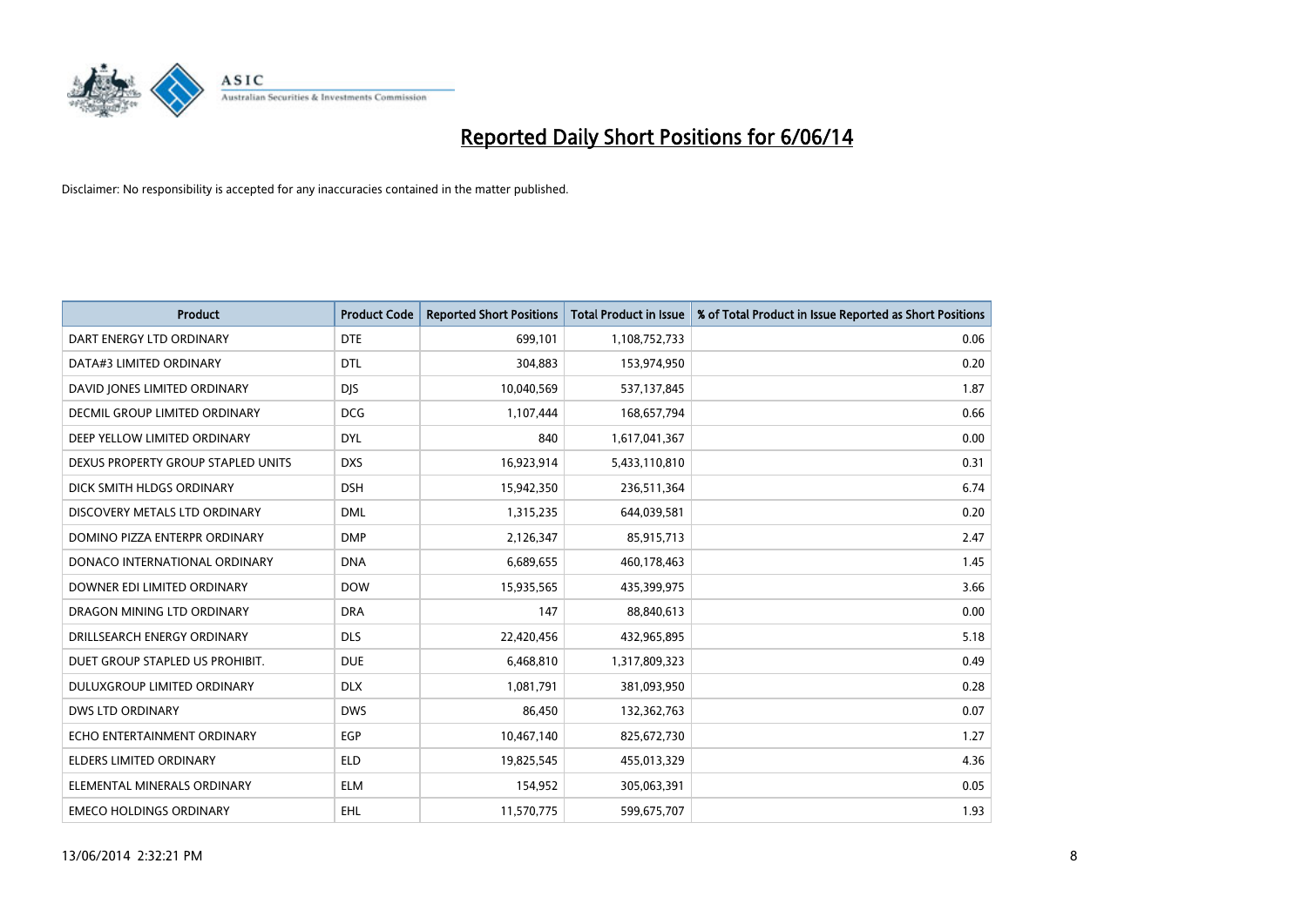

| <b>Product</b>                         | <b>Product Code</b> | <b>Reported Short Positions</b> | <b>Total Product in Issue</b> | % of Total Product in Issue Reported as Short Positions |
|----------------------------------------|---------------------|---------------------------------|-------------------------------|---------------------------------------------------------|
| <b>ENDEAVOUR MIN CORP CDI 1:1</b>      | <b>EVR</b>          | 35,509                          | 58,567,618                    | 0.06                                                    |
| ENERGY RESOURCES ORDINARY 'A'          | <b>ERA</b>          | 9,928,966                       | 517,725,062                   | 1.92                                                    |
| ENERGY WORLD CORPOR, ORDINARY          | <b>EWC</b>          | 43,685,773                      | 1,734,166,672                 | 2.52                                                    |
| ENVESTRA LIMITED ORDINARY              | <b>ENV</b>          | 1,237,726                       | 1,796,808,474                 | 0.07                                                    |
| EOUATORIAL RES LTD ORDINARY            | EQX                 | 174                             | 122,185,353                   | 0.00                                                    |
| ERM POWER LIMITED ORDINARY             | EPW                 | 619,407                         | 239,269,727                   | 0.26                                                    |
| ETHANE PIPELINE STAPLED SECURITIES     | <b>EPX</b>          | 4,168                           | 69,302,275                    | 0.01                                                    |
| EVOLUTION MINING LTD ORDINARY          | <b>EVN</b>          | 32,152,592                      | 709,989,453                   | 4.53                                                    |
| FAIRFAX MEDIA LTD ORDINARY             | <b>FXI</b>          | 75,420,145                      | 2,351,955,725                 | 3.21                                                    |
| <b>FANTASTIC HOLDINGS ORDINARY</b>     | <b>FAN</b>          | 18,791                          | 103,068,398                   | 0.02                                                    |
| FAR LTD ORDINARY                       | <b>FAR</b>          | 2,983,260                       | 2,499,846,742                 | 0.12                                                    |
| FEDERATION CNTRES ORD/UNIT STAPLED SEC | <b>FDC</b>          | 5,564,047                       | 1,427,641,565                 | 0.39                                                    |
| FINBAR GROUP LIMITED ORDINARY          | <b>FRI</b>          | 7,622                           | 227,018,204                   | 0.00                                                    |
| FISHER & PAYKEL H. ORDINARY            | <b>FPH</b>          | 4,970                           | 551,494,919                   | 0.00                                                    |
| FLEETWOOD CORP ORDINARY                | <b>FWD</b>          | 2,221,124                       | 60,581,211                    | 3.67                                                    |
| FLETCHER BUILDING ORDINARY             | <b>FBU</b>          | 1,678,141                       | 687,854,788                   | 0.24                                                    |
| <b>FLEXIGROUP LIMITED ORDINARY</b>     | <b>FXL</b>          | 1,974,405                       | 304,096,060                   | 0.65                                                    |
| FLIGHT CENTRE TRAVEL ORDINARY          | <b>FLT</b>          | 6,316,694                       | 100,566,954                   | 6.28                                                    |
| FLINDERS MINES LTD ORDINARY            | <b>FMS</b>          | 18,847,712                      | 2,400,995,602                 | 0.78                                                    |
| FONTERRA SHARE FUND ORDINARY UNITS     | FSF                 | 31                              | 105,899,349                   | 0.00                                                    |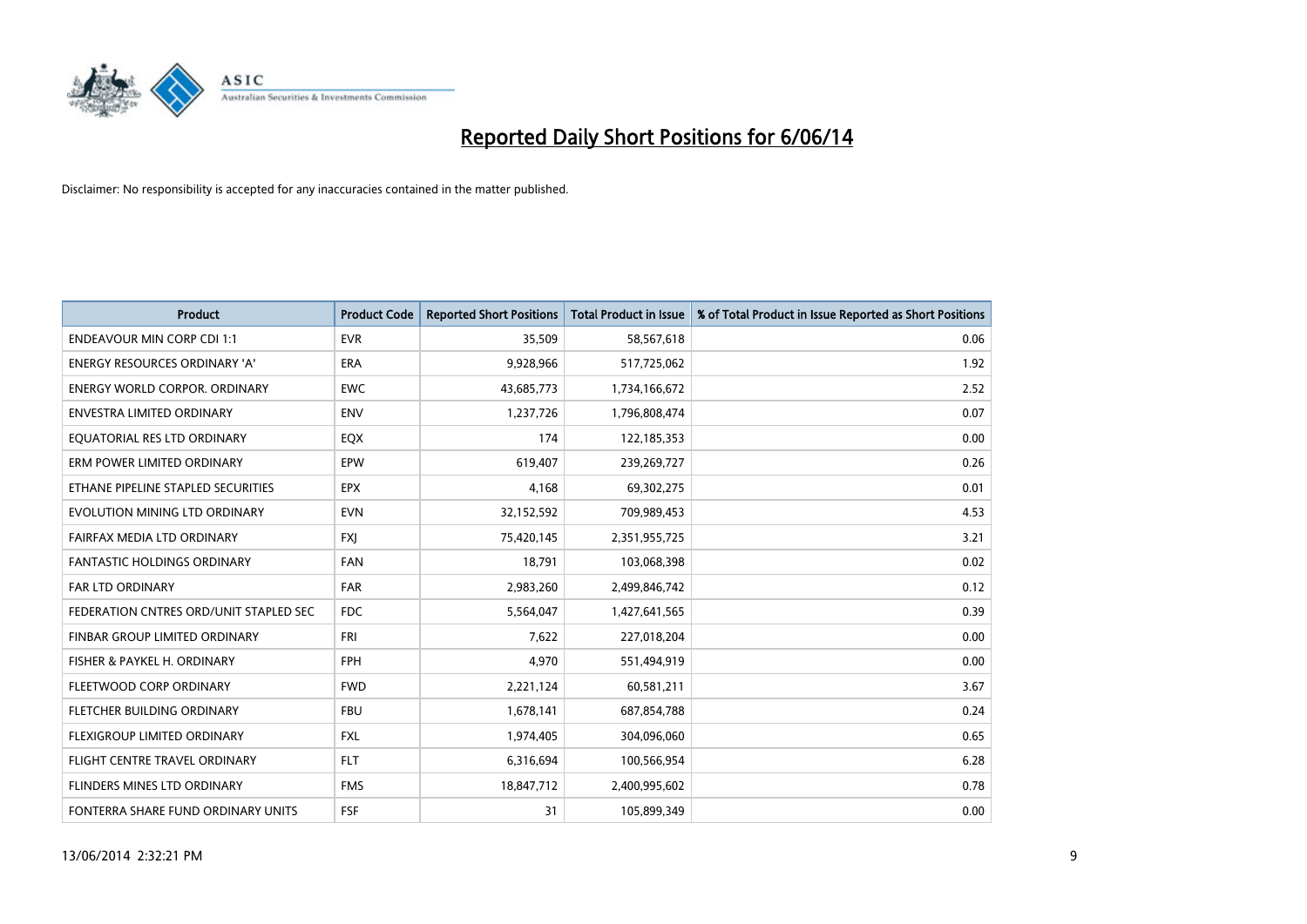

| <b>Product</b>                               | <b>Product Code</b> | <b>Reported Short Positions</b> | <b>Total Product in Issue</b> | % of Total Product in Issue Reported as Short Positions |
|----------------------------------------------|---------------------|---------------------------------|-------------------------------|---------------------------------------------------------|
| <b>FORGE GROUP LIMITED ORDINARY</b>          | <b>FGE</b>          | 2,058,938                       | 86,169,014                    | 2.39                                                    |
| FORTESCUE METALS GRP ORDINARY                | <b>FMG</b>          | 174,427,827                     | 3,113,798,151                 | 5.60                                                    |
| FREEDOM FOOD LTD ORDINARY                    | <b>FNP</b>          | 13,870                          | 150,645,371                   | 0.01                                                    |
| <b>G.U.D. HOLDINGS ORDINARY</b>              | GUD                 | 2,895,458                       | 70,939,492                    | 4.08                                                    |
| <b>G8 EDUCATION LIMITED ORDINARY</b>         | GEM                 | 9,156,484                       | 327,354,270                   | 2.80                                                    |
| <b>GALAXY RESOURCES ORDINARY</b>             | GXY                 | 372,975                         | 1,027,077,829                 | 0.04                                                    |
| <b>GDI PROPERTY GRP STAPLED SECURITIES</b>   | GDI                 | 86,422                          | 567,575,025                   | 0.02                                                    |
| <b>GENETIC TECHNOLOGIES ORDINARY</b>         | <b>GTG</b>          | 1,463,430                       | 590,948,752                   | 0.25                                                    |
| <b>GENWORTH MORTGAGE ORDINARY</b>            | <b>GMA</b>          | 271,000                         | 650,000,000                   | 0.04                                                    |
| <b>GEODYNAMICS LIMITED ORDINARY</b>          | GDY                 | 819                             | 435,880,130                   | 0.00                                                    |
| <b>GINDALBIE METALS LTD ORDINARY</b>         | <b>GBG</b>          | 36,935,270                      | 1,493,660,842                 | 2.47                                                    |
| <b>GOODMAN FIELDER, ORDINARY</b>             | <b>GFF</b>          | 12,893,146                      | 1,955,559,207                 | 0.66                                                    |
| <b>GOODMAN GROUP STAPLED</b>                 | <b>GMG</b>          | 6,094,955                       | 1,727,685,976                 | 0.35                                                    |
| <b>GPT GROUP STAPLED SEC.</b>                | <b>GPT</b>          | 5,310,979                       | 1,685,460,955                 | 0.32                                                    |
| <b>GRAINCORP LIMITED A CLASS ORDINARY</b>    | <b>GNC</b>          | 9,186,820                       | 228,855,628                   | 4.01                                                    |
| <b>GRANGE RESOURCES. ORDINARY</b>            | <b>GRR</b>          | 6,042,602                       | 1,157,097,869                 | 0.52                                                    |
| <b>GREENCROSS LIMITED ORDINARY</b>           | <b>GXL</b>          | 19,968                          | 90,893,174                    | 0.02                                                    |
| <b>GREENLAND MIN EN LTD ORDINARY</b>         | GGG                 | 4,530,730                       | 576,452,827                   | 0.79                                                    |
| <b>GROWTHPOINT PROPERTY RIGHTS 16-JUN-14</b> | GOZRA               | 7,563                           | 52,100,000                    | 0.01                                                    |
| <b>GRYPHON MINERALS LTD ORDINARY</b>         | GRY                 | 4,232,659                       | 401,011,505                   | 1.06                                                    |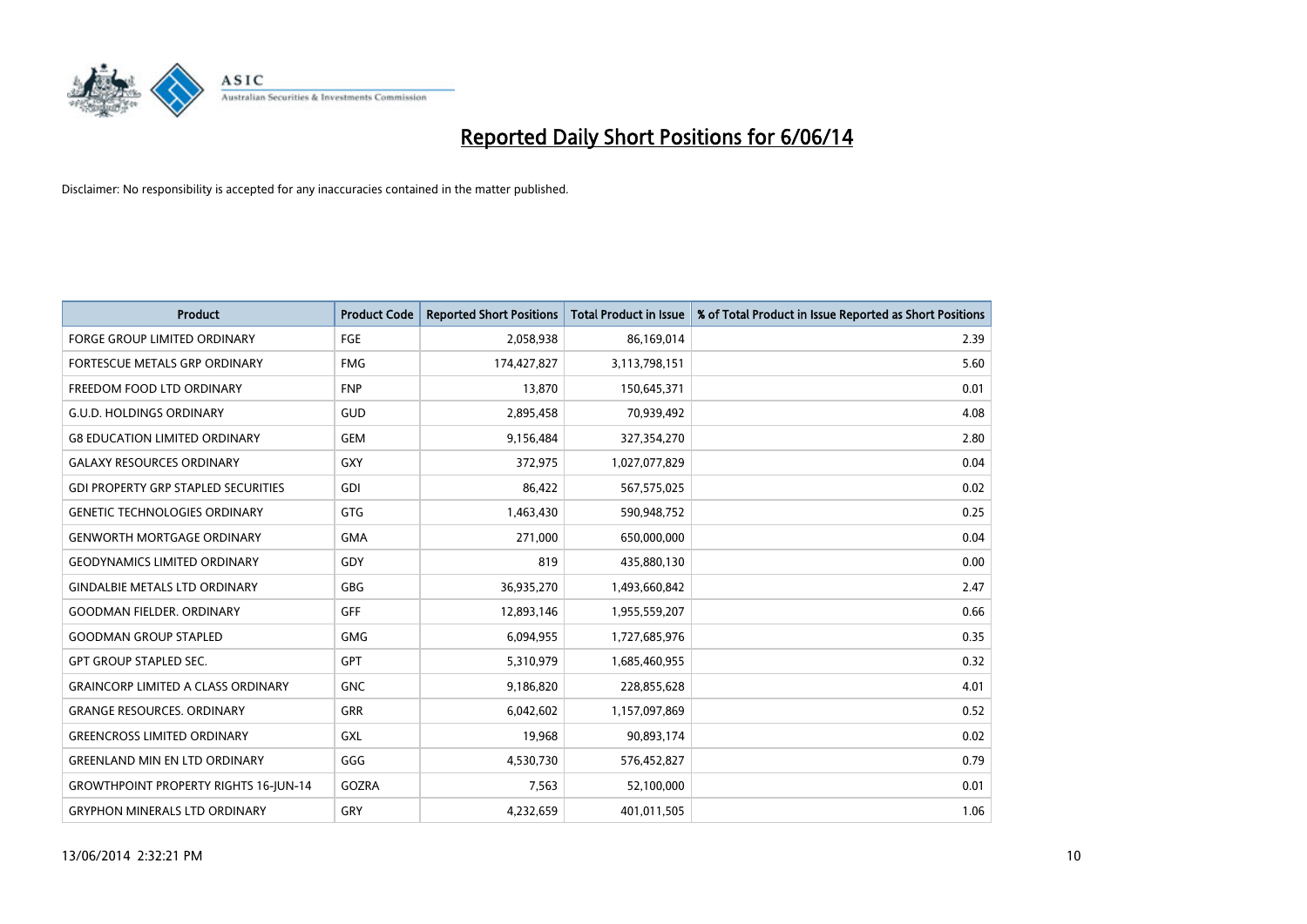

| <b>Product</b>                       | <b>Product Code</b> | <b>Reported Short Positions</b> | <b>Total Product in Issue</b> | % of Total Product in Issue Reported as Short Positions |
|--------------------------------------|---------------------|---------------------------------|-------------------------------|---------------------------------------------------------|
| <b>GUILDFORD COAL LTD ORDINARY</b>   | <b>GUF</b>          | 743,115                         | 761,857,020                   | 0.10                                                    |
| <b>GUINNESS PEAT GROUP. CDI 1:1</b>  | <b>GPG</b>          | 1,925                           | 172,418,790                   | 0.00                                                    |
| <b>GWA GROUP LTD ORDINARY</b>        | <b>GWA</b>          | 14,311,317                      | 306,533,770                   | 4.67                                                    |
| HANSEN TECHNOLOGIES ORDINARY         | <b>HSN</b>          | 54                              | 161,209,642                   | 0.00                                                    |
| HARVEY NORMAN ORDINARY               | <b>HVN</b>          | 60,853,766                      | 1,062,316,784                 | 5.73                                                    |
| <b>HENDERSON GROUP CDI 1:1</b>       | <b>HGG</b>          | 1,899,469                       | 667,097,807                   | 0.28                                                    |
| HFA HOLDINGS LIMITED ORDINARY        | <b>HFA</b>          | 3.809                           | 118,738,157                   | 0.00                                                    |
| <b>HIGHLANDS PACIFIC ORDINARY</b>    | <b>HIG</b>          | 3,153                           | 854,261,346                   | 0.00                                                    |
| HILLGROVE RES LTD ORDINARY           | <b>HGO</b>          | 684,270                         | 1,180,889,221                 | 0.06                                                    |
| HORIZON OIL LIMITED ORDINARY         | <b>HZN</b>          | 69,207,906                      | 1,301,981,265                 | 5.32                                                    |
| <b>HOTEL PROPERTY STAPLED</b>        | <b>HPI</b>          | 53,806                          | 132,870,000                   | 0.04                                                    |
| <b>IBUY GROUP LTD ORDINARY</b>       | <b>IBY</b>          | 5,942,488                       | 425,843,536                   | 1.40                                                    |
| <b>ICAR ASIA LTD ORDINARY</b>        | ICO                 | 30.920                          | 121,889,834                   | 0.03                                                    |
| <b>ICON ENERGY LIMITED ORDINARY</b>  | <b>ICN</b>          | 27,075                          | 615,774,351                   | 0.00                                                    |
| <b>IINET LIMITED ORDINARY</b>        | <b>IIN</b>          | 3,874,005                       | 161,238,847                   | 2.40                                                    |
| <b>ILUKA RESOURCES ORDINARY</b>      | <b>ILU</b>          | 39,981,787                      | 418,700,517                   | 9.55                                                    |
| <b>IMDEX LIMITED ORDINARY</b>        | <b>IMD</b>          | 4,558,897                       | 212,110,368                   | 2.15                                                    |
| <b>INCITEC PIVOT ORDINARY</b>        | IPL                 | 24,236,528                      | 1,644,919,097                 | 1.47                                                    |
| <b>INDEPENDENCE GROUP ORDINARY</b>   | <b>IGO</b>          | 362,130                         | 233,323,905                   | 0.16                                                    |
| <b>INDOCHINE MINING LTD ORDINARY</b> | <b>IDC</b>          | 18,008                          | 1,003,497,126                 | 0.00                                                    |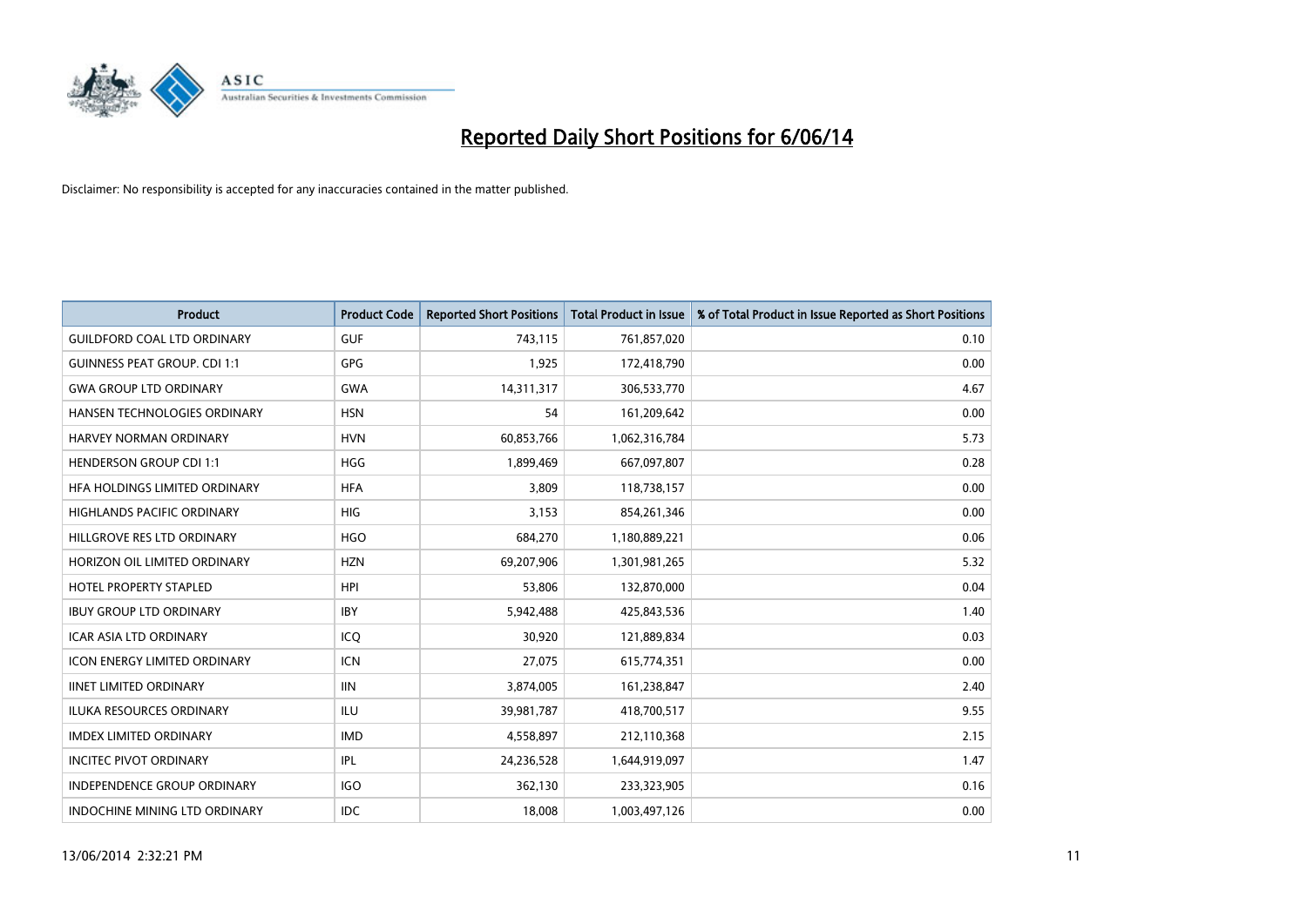

| <b>Product</b>                                  | <b>Product Code</b> | <b>Reported Short Positions</b> | <b>Total Product in Issue</b> | % of Total Product in Issue Reported as Short Positions |
|-------------------------------------------------|---------------------|---------------------------------|-------------------------------|---------------------------------------------------------|
| <b>INDOPHIL RESOURCES ORDINARY</b>              | <b>IRN</b>          | 2,576                           | 1,203,146,194                 | 0.00                                                    |
| <b>INDUSTRIA REIT STAPLED</b>                   | <b>IDR</b>          | 70,388                          | 125,000,001                   | 0.06                                                    |
| <b>INFIGEN ENERGY STAPLED SECURITIES</b>        | <b>IFN</b>          | 2,926,322                       | 764,993,434                   | 0.38                                                    |
| <b>INGENIA GROUP STAPLED SECURITIES</b>         | <b>INA</b>          | 1,617,207                       | 676,240,232                   | 0.24                                                    |
| <b>INSURANCE AUSTRALIA ORDINARY</b>             | IAG                 | 20,055,248                      | 2,341,618,048                 | 0.86                                                    |
| <b>INTREPID MINES ORDINARY</b>                  | <b>IAU</b>          | 5,268,158                       | 557,162,848                   | 0.95                                                    |
| <b>INVESTA OFFICE FUND STAPLED SECURITIES</b>   | <b>IOF</b>          | 126,711                         | 614,047,458                   | 0.02                                                    |
| <b>INVOCARE LIMITED ORDINARY</b>                | <b>IVC</b>          | 4,333,701                       | 110,030,298                   | 3.94                                                    |
| <b>IOOF HOLDINGS LTD ORDINARY</b>               | IFL                 | 2,114,229                       | 232,118,034                   | 0.91                                                    |
| <b>IPROPERTY GROUP LTD ORDINARY</b>             | <b>IPP</b>          | 1,864,819                       | 181,579,840                   | 1.03                                                    |
| <b>IRESS LIMITED ORDINARY</b>                   | <b>IRE</b>          | 3,393,263                       | 158,585,126                   | 2.14                                                    |
| <b>IRON ORE HOLDINGS ORDINARY</b>               | <b>IOH</b>          | 26,197                          | 161,174,005                   | 0.02                                                    |
| <b>ISELECT LTD ORDINARY</b>                     | <b>ISU</b>          | 343,525                         | 260,889,894                   | 0.13                                                    |
| <b>JAMES HARDIE INDUST CHESS DEPOSITARY INT</b> | <b>IHX</b>          | 3,110,035                       | 445,313,302                   | 0.70                                                    |
| <b>JAPARA HEALTHCARE LT ORDINARY</b>            | <b>IHC</b>          | 10,095,804                      | 262,500,000                   | 3.85                                                    |
| <b>IB HI-FI LIMITED ORDINARY</b>                | <b>IBH</b>          | 10,655,743                      | 100,385,400                   | 10.61                                                   |
| <b>KAGARA LTD ORDINARY</b>                      | <b>KZL</b>          | 4,528,202                       | 798,953,117                   | 0.57                                                    |
| KAROON GAS AUSTRALIA ORDINARY                   | <b>KAR</b>          | 13,125,119                      | 255,841,581                   | 5.13                                                    |
| KATHMANDU HOLD LTD ORDINARY                     | <b>KMD</b>          | 1,218,508                       | 200,633,469                   | 0.61                                                    |
| <b>KBL MINING LIMITED ORDINARY</b>              | <b>KBL</b>          | 1,820                           | 393,535,629                   | 0.00                                                    |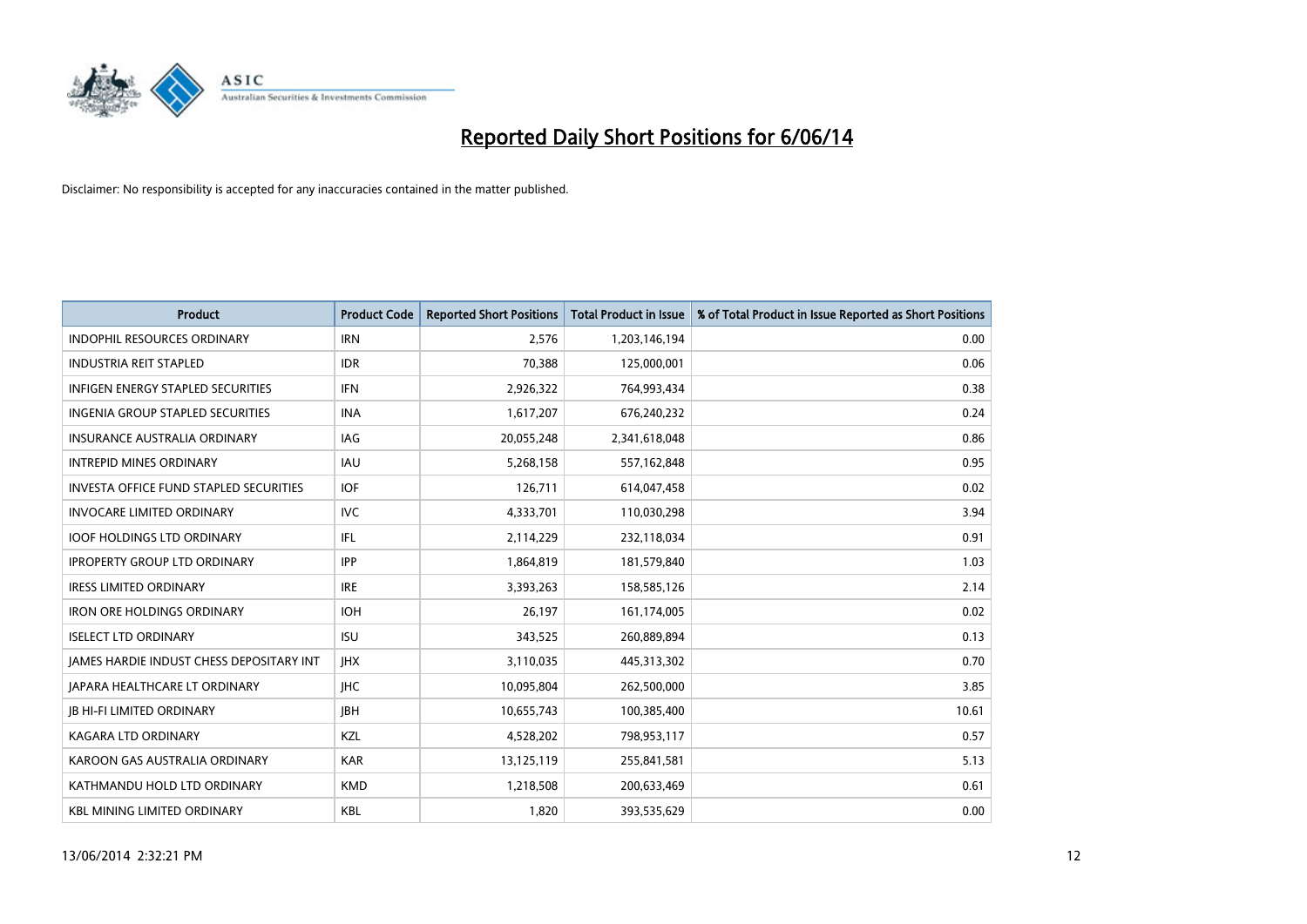

| <b>Product</b>                        | <b>Product Code</b> | <b>Reported Short Positions</b> | <b>Total Product in Issue</b> | % of Total Product in Issue Reported as Short Positions |
|---------------------------------------|---------------------|---------------------------------|-------------------------------|---------------------------------------------------------|
| KINGSGATE CONSOLID. ORDINARY          | <b>KCN</b>          | 4,651,080                       | 223,584,937                   | 2.08                                                    |
| KINGSROSE MINING LTD ORDINARY         | <b>KRM</b>          | 377,374                         | 358,611,493                   | 0.11                                                    |
| LEIGHTON HOLDINGS ORDINARY            | LEI                 | 7,724,361                       | 338,503,563                   | 2.28                                                    |
| LEND LEASE GROUP UNIT/ORD STAPLED     | LLC                 | 6,306,696                       | 577,475,833                   | 1.09                                                    |
| LIQUEFIED NATURAL ORDINARY            | <b>LNG</b>          | 848,916                         | 387,356,269                   | 0.22                                                    |
| LONESTAR RESO LTD ORDINARY            | LNR                 | 12,168                          | 752,187,211                   | 0.00                                                    |
| LYCOPODIUM LIMITED ORDINARY           | LYL                 |                                 | 38,965,103                    | 0.00                                                    |
| LYNAS CORPORATION ORDINARY            | <b>LYC</b>          | 112,818,533                     | 2,333,661,566                 | 4.83                                                    |
| <b>M2 GRP LTD ORDINARY</b>            | <b>MTU</b>          | 17,123,277                      | 180,431,516                   | 9.49                                                    |
| <b>MACA LIMITED ORDINARY</b>          | <b>MLD</b>          | 119,699                         | 202,676,373                   | 0.06                                                    |
| <b>MACMAHON HOLDINGS ORDINARY</b>     | <b>MAH</b>          | 119,593                         | 1,261,699,966                 | 0.01                                                    |
| MACQ ATLAS ROADS GRP ORDINARY STAPLED | <b>MOA</b>          | 4,022,061                       | 487,230,540                   | 0.83                                                    |
| MACQUARIE GROUP LTD ORDINARY          | MQG                 | 1,374,067                       | 321,130,108                   | 0.43                                                    |
| MAGELLAN FIN GRP LTD ORDINARY         | <b>MFG</b>          | 2,577,569                       | 158,842,157                   | 1.62                                                    |
| <b>MATRIX C &amp; E LTD ORDINARY</b>  | <b>MCE</b>          | 2,768,432                       | 94,555,428                    | 2.93                                                    |
| MAVERICK DRILLING ORDINARY            | <b>MAD</b>          | 5,545,683                       | 533,885,763                   | 1.04                                                    |
| <b>MAXITRANS INDUSTRIES ORDINARY</b>  | <b>MXI</b>          | 443,153                         | 185,075,653                   | 0.24                                                    |
| MAYNE PHARMA LTD ORDINARY             | <b>MYX</b>          | 518,591                         | 586,651,477                   | 0.09                                                    |
| MCALEESE LTD ORDINARY                 | <b>MCS</b>          | 3,244                           | 287,365,502                   | 0.00                                                    |
| MCMILLAN SHAKESPEARE ORDINARY         | <b>MMS</b>          | 295,513                         | 74,523,965                    | 0.40                                                    |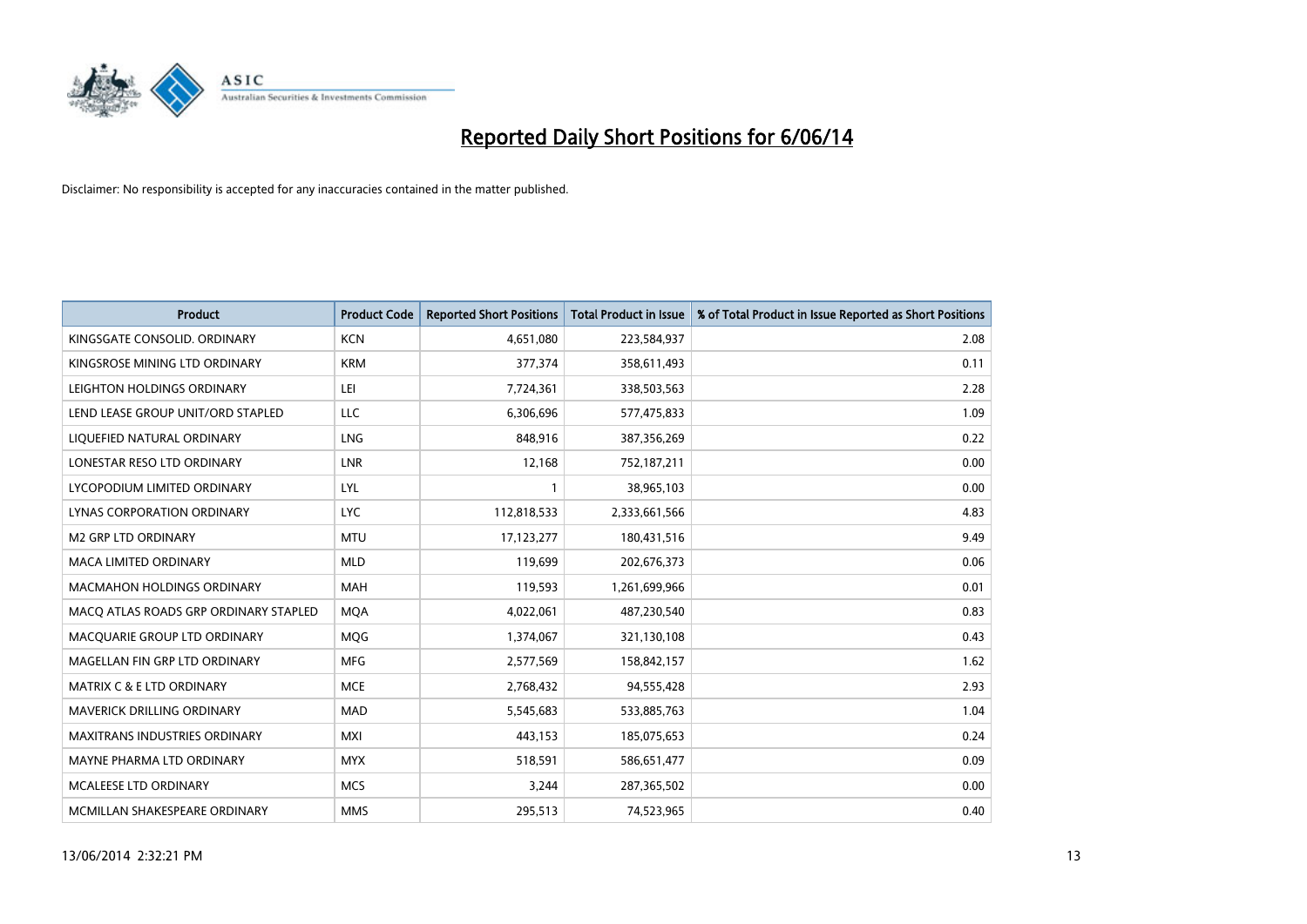

| <b>Product</b>                      | <b>Product Code</b> | <b>Reported Short Positions</b> | <b>Total Product in Issue</b> | % of Total Product in Issue Reported as Short Positions |
|-------------------------------------|---------------------|---------------------------------|-------------------------------|---------------------------------------------------------|
| <b>MCPHERSON'S LTD ORDINARY</b>     | <b>MCP</b>          | 119,082                         | 95,434,645                    | 0.12                                                    |
| MEDUSA MINING LTD ORDINARY          | <b>MML</b>          | 6,143,830                       | 207,794,301                   | 2.96                                                    |
| MELBOURNE IT LIMITED ORDINARY       | <b>MLB</b>          | $\overline{2}$                  | 92,944,392                    | 0.00                                                    |
| MERIDIAN ENERGY INSTALMENT RECEIPTS | <b>MEZCA</b>        | 1,381,000                       | 1,255,413,626                 | 0.11                                                    |
| <b>MERLIN DIAMONDS LTD ORDINARY</b> | <b>MED</b>          | 8,763,400                       | 261,480,396                   | 3.35                                                    |
| <b>MERMAID MARINE ORDINARY</b>      | <b>MRM</b>          | 5,831,963                       | 366,766,098                   | 1.59                                                    |
| MESOBLAST LIMITED ORDINARY          | <b>MSB</b>          | 11,667,756                      | 321,616,694                   | 3.63                                                    |
| METALS X LIMITED ORDINARY           | <b>MLX</b>          | 1,234,609                       | 1,655,386,110                 | 0.07                                                    |
| METCASH LIMITED ORDINARY            | <b>MTS</b>          | 95,701,188                      | 888,338,048                   | 10.77                                                   |
| METMINCO LIMITED ORDINARY           | <b>MNC</b>          | 142,147                         | 1,749,543,023                 | 0.01                                                    |
| MIGHTY RIVER POWER ORDINARY         | <b>MYT</b>          | 3,674,412                       | 1,400,012,517                 | 0.26                                                    |
| MINCOR RESOURCES NL ORDINARY        | <b>MCR</b>          | 39,908                          | 188,208,274                   | 0.02                                                    |
| MINERAL DEPOSITS ORDINARY           | <b>MDL</b>          | 726,592                         | 103,538,786                   | 0.70                                                    |
| MINERAL RESOURCES, ORDINARY         | <b>MIN</b>          | 9,926,943                       | 186,556,246                   | 5.32                                                    |
| MINT WIRELESS ORDINARY              | <b>MNW</b>          | 1,232,786                       | 447,372,395                   | 0.28                                                    |
| MIRABELA NICKEL LTD ORDINARY        | <b>MBN</b>          | 18,455,648                      | 876,801,147                   | 2.10                                                    |
| MIRVAC GROUP STAPLED SECURITIES     | <b>MGR</b>          | 9,113,451                       | 3,692,279,772                 | 0.25                                                    |
| MOLOPO ENERGY LTD ORDINARY          | <b>MPO</b>          | 242,623                         | 248,520,949                   | 0.10                                                    |
| <b>MONADELPHOUS GROUP ORDINARY</b>  | <b>MND</b>          | 12,524,765                      | 92,679,570                    | 13.51                                                   |
| MORTGAGE CHOICE LTD ORDINARY        | <b>MOC</b>          | 35,072                          | 123,780,387                   | 0.03                                                    |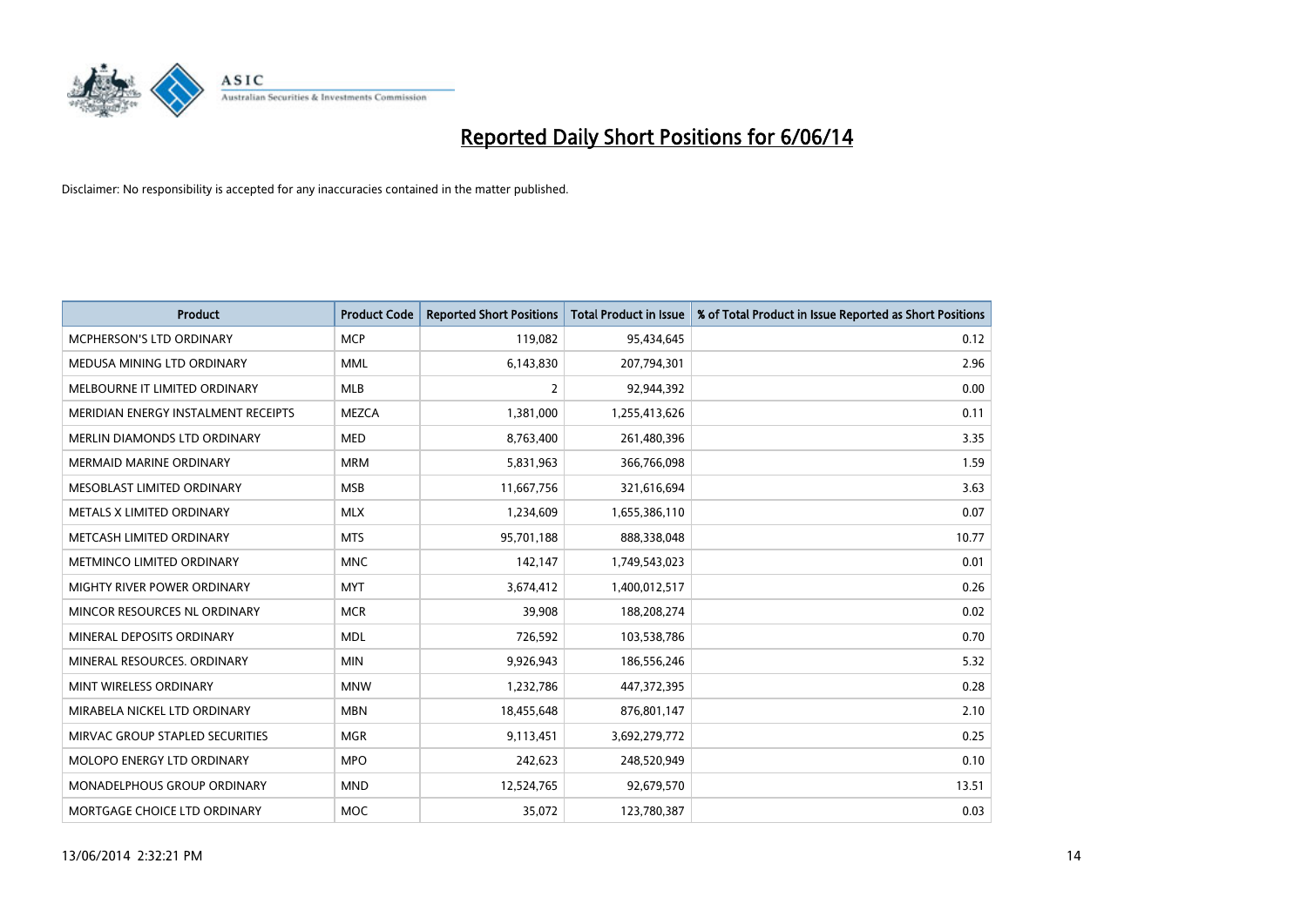

| <b>Product</b>                    | <b>Product Code</b> | <b>Reported Short Positions</b> | <b>Total Product in Issue</b> | % of Total Product in Issue Reported as Short Positions |
|-----------------------------------|---------------------|---------------------------------|-------------------------------|---------------------------------------------------------|
| <b>MOUNT GIBSON IRON ORDINARY</b> | <b>MGX</b>          | 12,301,200                      | 1,090,584,232                 | 1.13                                                    |
| MULTIPLEX SITES SITES             | <b>MXUPA</b>        | 1,715                           | 4,500,000                     | 0.04                                                    |
| MURCHISON METALS LTD ORDINARY     | <b>MMX</b>          | 215,291                         | 450,497,346                   | 0.05                                                    |
| MYER HOLDINGS LTD ORDINARY        | <b>MYR</b>          | 60,379,822                      | 585,684,551                   | 10.31                                                   |
| NANOSONICS LIMITED ORDINARY       | <b>NAN</b>          | 429,753                         | 263,798,826                   | 0.16                                                    |
| NATIONAL AUST. BANK ORDINARY      | <b>NAB</b>          | 8,411,015                       | 2,353,916,258                 | 0.36                                                    |
| NATIONAL STORAGE STAPLED          | <b>NSR</b>          | 320,752                         | 244,897,096                   | 0.13                                                    |
| NAVITAS LIMITED ORDINARY          | <b>NVT</b>          | 3,447,397                       | 375,712,581                   | 0.92                                                    |
| NEARMAP LTD ORDINARY              | <b>NEA</b>          | 51,032                          | 337,346,101                   | 0.02                                                    |
| NEON ENERGY LIMITED ORDINARY      | <b>NEN</b>          | 245,474                         | 553,037,848                   | 0.04                                                    |
| NEUREN PHARMACEUT. ORDINARY       | <b>NEU</b>          | 225,038                         | 1,552,012,026                 | 0.01                                                    |
| NEW HOPE CORPORATION ORDINARY     | <b>NHC</b>          | 1,323,009                       | 830,933,112                   | 0.16                                                    |
| NEWCREST MINING ORDINARY          | <b>NCM</b>          | 11,961,615                      | 766,510,971                   | 1.56                                                    |
| NEWS CORP A NON-VOTING CDI        | <b>NWSLV</b>        | 396,515                         | 3,115,091                     | 12.73                                                   |
| NEWS CORP B VOTING CDI            | <b>NWS</b>          | 2,188,614                       | 20,738,712                    | 10.55                                                   |
| NEWSAT LIMITED ORDINARY           | <b>NWT</b>          | 6,544,234                       | 612,199,841                   | 1.07                                                    |
| NEXTDC LIMITED ORDINARY           | <b>NXT</b>          | 14,940,245                      | 193,154,486                   | 7.73                                                    |
| NEXUS ENERGY LIMITED ORDINARY     | <b>NXS</b>          | 934,774                         | 1,330,219,459                 | 0.07                                                    |
| NIB HOLDINGS LIMITED ORDINARY     | <b>NHF</b>          | 1,900,365                       | 439,004,182                   | 0.43                                                    |
| NICK SCALI LIMITED ORDINARY       | <b>NCK</b>          | 1                               | 81,000,000                    | 0.00                                                    |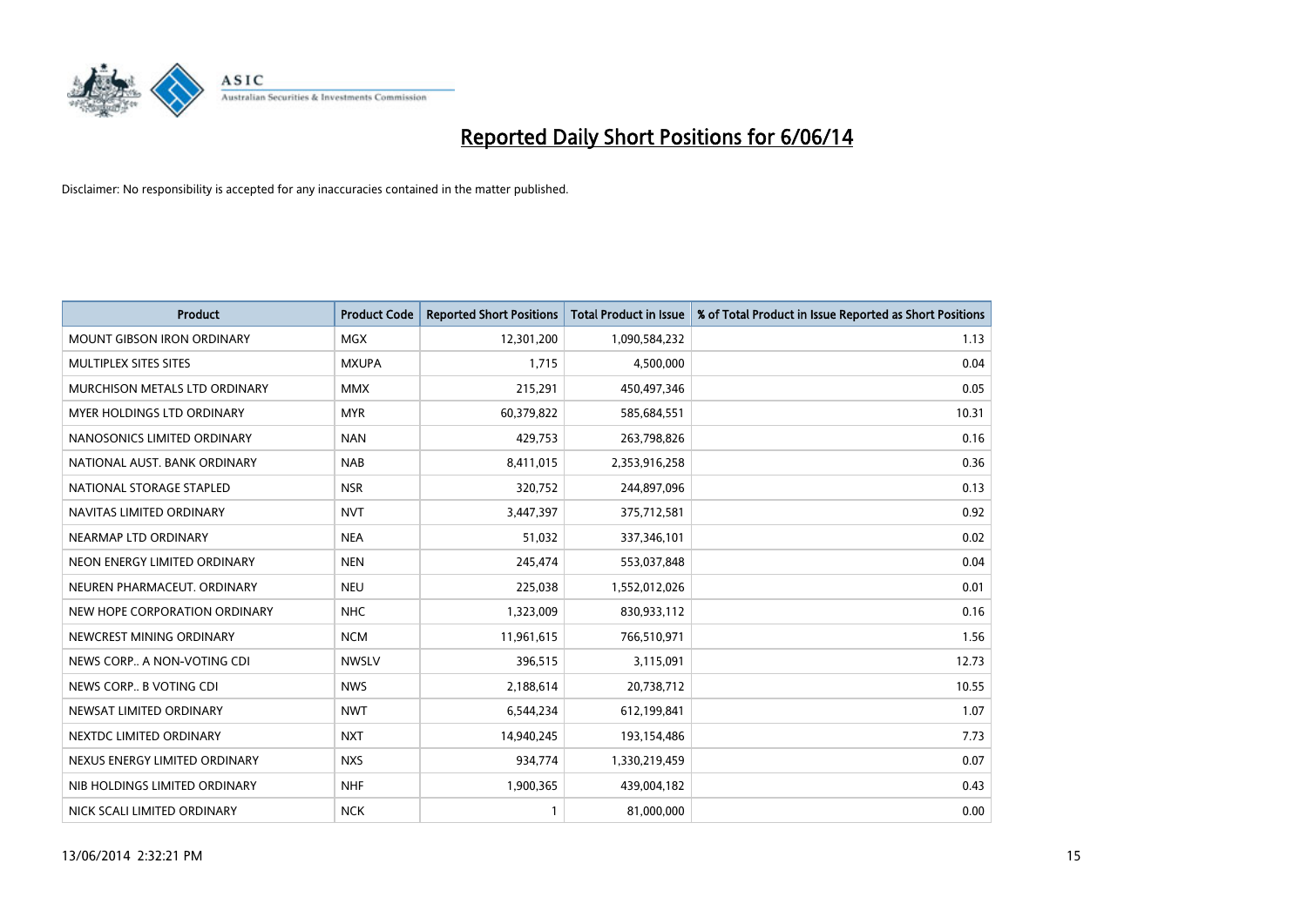

| <b>Product</b>                        | <b>Product Code</b> | <b>Reported Short Positions</b> | <b>Total Product in Issue</b> | % of Total Product in Issue Reported as Short Positions |
|---------------------------------------|---------------------|---------------------------------|-------------------------------|---------------------------------------------------------|
| NIDO PETROLEUM ORDINARY               | <b>NDO</b>          | 47,402                          | 2,048,317,635                 | 0.00                                                    |
| NINE ENTERTAINMENT ORDINARY           | <b>NEC</b>          | 8,804,510                       | 940,295,023                   | 0.94                                                    |
| NOBLE MINERAL RES ORDINARY            | <b>NMG</b>          | 2,365,726                       | 666,397,952                   | 0.36                                                    |
| NORTHERN IRON LTD ORDINARY            | <b>NFE</b>          | 20.000                          | 484,405,314                   | 0.00                                                    |
| NORTHERN STAR ORDINARY                | <b>NST</b>          | 1,873,247                       | 578,591,915                   | 0.32                                                    |
| NOVOGEN LIMITED ORDINARY              | <b>NRT</b>          | 114,793                         | 168,557,834                   | 0.07                                                    |
| NRW HOLDINGS LIMITED ORDINARY         | <b>NWH</b>          | 14,973,965                      | 278,888,011                   | 5.37                                                    |
| NUCOAL RESOURCES LTD ORDINARY         | <b>NCR</b>          | 1                               | 768,612,354                   | 0.00                                                    |
| NUFARM LIMITED ORDINARY               | <b>NUF</b>          | 15,841,975                      | 264,021,627                   | 6.00                                                    |
| NUPLEX INDUSTRIES ORDINARY            | <b>NPX</b>          | 1,000                           | 198,125,827                   | 0.00                                                    |
| OAKTON LIMITED ORDINARY               | <b>OKN</b>          | 1,016                           | 89,990,235                    | 0.00                                                    |
| OCEANAGOLD CORP. CHESS DEPOSITARY INT | <b>OGC</b>          | 2,540,365                       | 300,567,377                   | 0.85                                                    |
| OCEANIA CAPITAL LTD ORDINARY          | <b>OCP</b>          | 1                               | 35,307,209                    | 0.00                                                    |
| OIL SEARCH LTD ORDINARY               | OSH                 | 10,608,389                      | 1,519,022,225                 | 0.70                                                    |
| OM HOLDINGS LIMITED ORDINARY          | OMH                 | 812,634                         | 733,423,337                   | 0.11                                                    |
| ORICA LIMITED ORDINARY                | ORI                 | 9,926,919                       | 370,924,362                   | 2.68                                                    |
| ORIGIN ENERGY ORDINARY                | <b>ORG</b>          | 7,207,415                       | 1,103,645,753                 | 0.65                                                    |
| OROCOBRE LIMITED ORDINARY             | <b>ORE</b>          | 2,076,600                       | 132,041,911                   | 1.57                                                    |
| ORORA LIMITED ORDINARY                | <b>ORA</b>          | 776,670                         | 1,206,684,923                 | 0.06                                                    |
| OROTONGROUP LIMITED ORDINARY          | ORL                 | 227,048                         | 40,880,902                    | 0.56                                                    |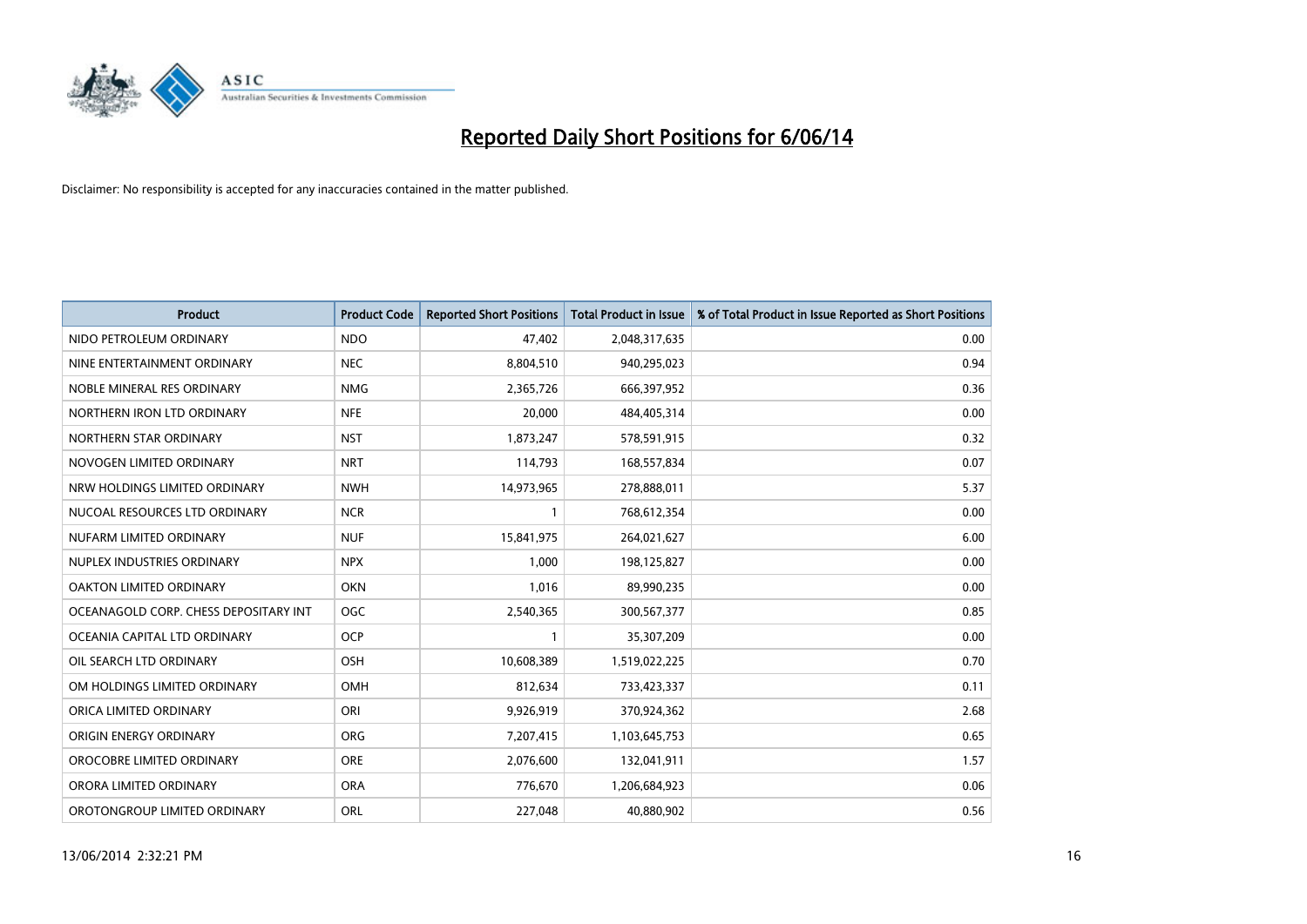

| <b>Product</b>                | <b>Product Code</b> | <b>Reported Short Positions</b> | <b>Total Product in Issue</b> | % of Total Product in Issue Reported as Short Positions |
|-------------------------------|---------------------|---------------------------------|-------------------------------|---------------------------------------------------------|
| OTTO ENERGY LIMITED ORDINARY  | <b>OEL</b>          | 687,734                         | 1,151,790,071                 | 0.06                                                    |
| OZ MINERALS ORDINARY          | OZL                 | 16,296,081                      | 303,470,022                   | 5.37                                                    |
| OZFOREX GROUP LTD ORDINARY    | <b>OFX</b>          | 4,792,333                       | 240,000,000                   | 2.00                                                    |
| PACIFIC BRANDS ORDINARY       | <b>PBG</b>          | 24,251,674                      | 917,226,291                   | 2.64                                                    |
| PACT GROUP HLDGS LTD ORDINARY | <b>PGH</b>          | 3,479,059                       | 294,097,961                   | 1.18                                                    |
| PALADIN ENERGY LTD ORDINARY   | <b>PDN</b>          | 104,159,621                     | 964,367,284                   | 10.80                                                   |
| PANAUST LIMITED ORDINARY      | <b>PNA</b>          | 607,029                         | 635,580,654                   | 0.10                                                    |
| PANORAMIC RESOURCES ORDINARY  | PAN                 | 1,073,870                       | 322,275,824                   | 0.33                                                    |
| PANTERRA GOLD LTD ORDINARY    | PGI                 |                                 | 772,781,012                   | 0.00                                                    |
| PAPERLINX LIMITED ORDINARY    | <b>PPX</b>          | 44,770                          | 665,181,261                   | 0.01                                                    |
| PAPILLON RES LTD ORDINARY     | PIR                 | 10,580,163                      | 341,794,210                   | 3.10                                                    |
| PATTIES FOODS LTD ORDINARY    | PFL                 |                                 | 139,144,338                   | 0.00                                                    |
| PEET LIMITED ORDINARY         | <b>PPC</b>          | 76,608                          | 433,389,348                   | 0.02                                                    |
| PERPETUAL LIMITED ORDINARY    | PPT                 | 1,333,802                       | 46,574,426                    | 2.86                                                    |
| PERSEUS MINING LTD ORDINARY   | PRU                 | 15,260,610                      | 526,656,401                   | 2.90                                                    |
| PHARMAXIS LTD ORDINARY        | <b>PXS</b>          | 408,118                         | 309,514,849                   | 0.13                                                    |
| PIONEER CREDIT LTD ORDINARY   | <b>PNC</b>          | 984,300                         | 45,373,990                    | 2.17                                                    |
| PLATINUM ASSET ORDINARY       | <b>PTM</b>          | 790,849                         | 580,336,142                   | 0.14                                                    |
| PLATINUM AUSTRALIA ORDINARY   | <b>PLA</b>          | 836,027                         | 504,968,043                   | 0.17                                                    |
| PLATINUM CAPITAL LTD ORDINARY | <b>PMC</b>          | 1,517                           | 231,071,933                   | 0.00                                                    |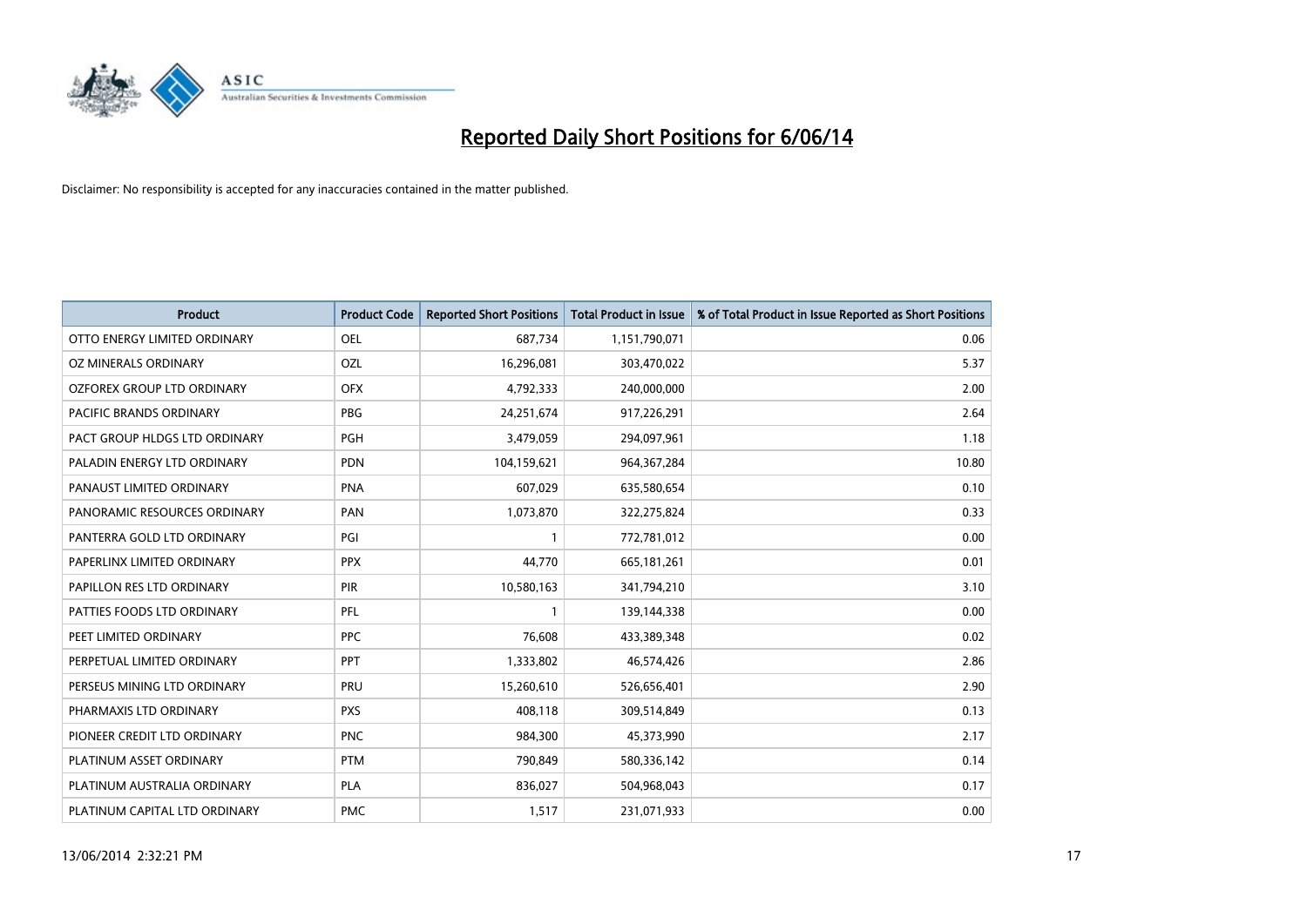

| <b>Product</b>                      | <b>Product Code</b> | <b>Reported Short Positions</b> | <b>Total Product in Issue</b> | % of Total Product in Issue Reported as Short Positions |
|-------------------------------------|---------------------|---------------------------------|-------------------------------|---------------------------------------------------------|
| PMP LIMITED ORDINARY                | <b>PMP</b>          | 1,584,126                       | 323,781,124                   | 0.49                                                    |
| PRANA BIOTECHNOLOGY ORDINARY        | PBT                 | 2,698,418                       | 488,646,960                   | 0.55                                                    |
| PREMIER INVESTMENTS ORDINARY        | <b>PMV</b>          | 141,318                         | 155,714,874                   | 0.09                                                    |
| PRIMA BIOMED LTD ORDINARY           | <b>PRR</b>          | 368,037                         | 1,228,709,341                 | 0.03                                                    |
| PRIMARY HEALTH CARE ORDINARY        | PRY                 | 15,474,154                      | 505,659,944                   | 3.06                                                    |
| PRIME MEDIA GRP LTD ORDINARY        | PRT                 | 2,105,611                       | 366,330,303                   | 0.57                                                    |
| PROGRAMMED ORDINARY                 | <b>PRG</b>          | 136,587                         | 118,253,992                   | 0.12                                                    |
| PULSE HEALTH LIMITED ORDINARY       | PHG                 | 170,000                         | 163,869,479                   | 0.10                                                    |
| PURA VIDA ENERGY NL ORDINARY        | <b>PVD</b>          | 11,069                          | 127,168,198                   | 0.01                                                    |
| OANTAS AIRWAYS ORDINARY             | QAN                 | 79,782,267                      | 2,196,330,250                 | 3.63                                                    |
| OBE INSURANCE GROUP ORDINARY        | <b>OBE</b>          | 27,884,873                      | 1,253,883,293                 | 2.22                                                    |
| ORXPHARMA LTD ORDINARY              | <b>QRX</b>          | 30,000                          | 164,190,969                   | 0.02                                                    |
| <b>QUBE HOLDINGS LTD ORDINARY</b>   | <b>OUB</b>          | 21,714,053                      | 1,051,172,929                 | 2.07                                                    |
| RAMELIUS RESOURCES ORDINARY         | <b>RMS</b>          | 12,110                          | 365,740,380                   | 0.00                                                    |
| RAMSAY HEALTH CARE ORDINARY         | <b>RHC</b>          | 1,342,119                       | 202,081,252                   | 0.66                                                    |
| <b>RCG CORPORATION LTD ORDINARY</b> | <b>RCG</b>          | 125,147                         | 263,808,625                   | 0.05                                                    |
| <b>RCR TOMLINSON ORDINARY</b>       | <b>RCR</b>          | 624,166                         | 136,989,238                   | 0.46                                                    |
| <b>REA GROUP ORDINARY</b>           | <b>REA</b>          | 995,848                         | 131,714,699                   | 0.76                                                    |
| RECALL HOLDINGS LTD ORDINARY        | <b>REC</b>          | 2,423,783                       | 312,836,448                   | 0.77                                                    |
| RECKON LIMITED ORDINARY             | <b>RKN</b>          | 1,333,541                       | 126,913,066                   | 1.05                                                    |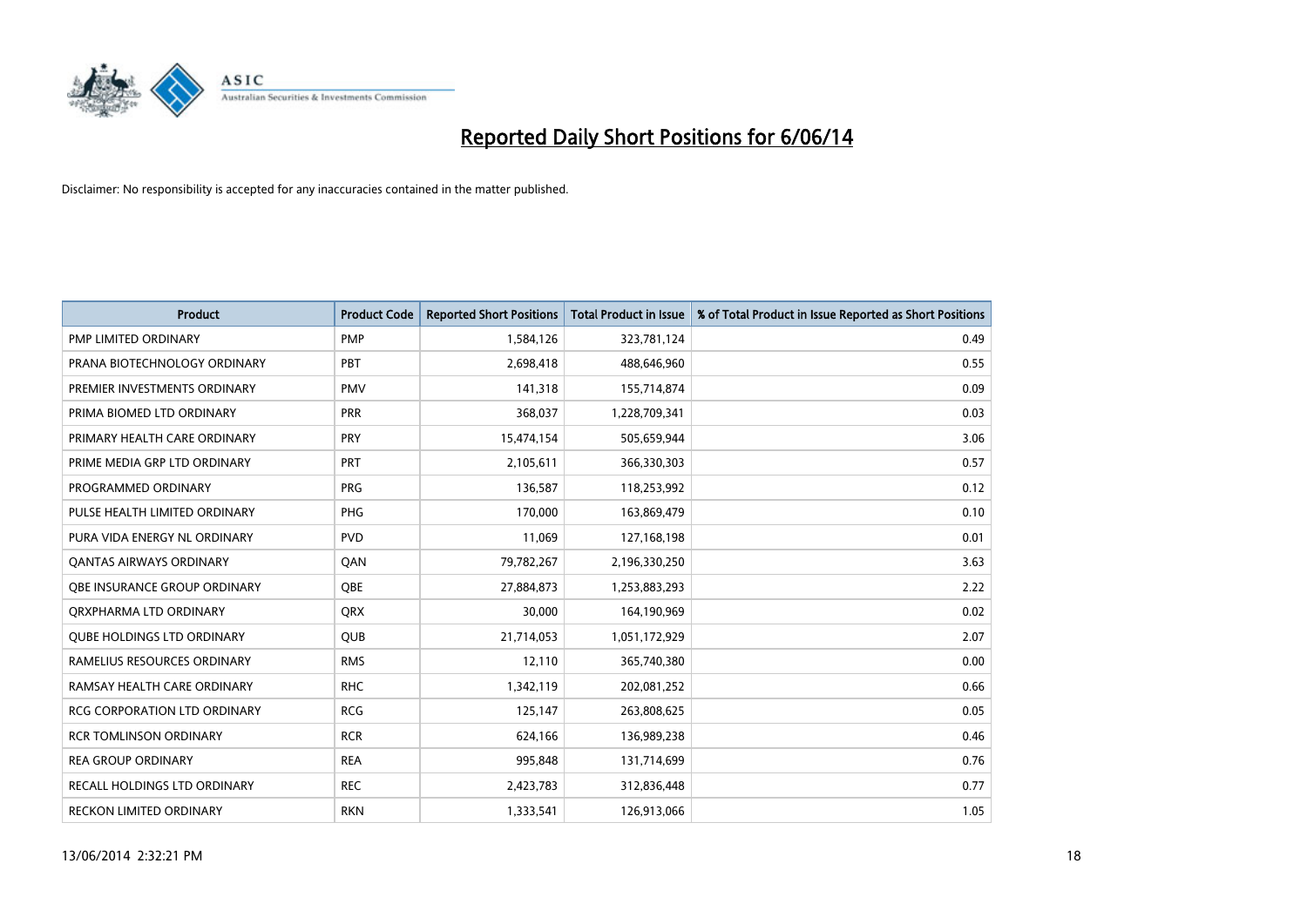

| <b>Product</b>                   | <b>Product Code</b> | <b>Reported Short Positions</b> | <b>Total Product in Issue</b> | % of Total Product in Issue Reported as Short Positions |
|----------------------------------|---------------------|---------------------------------|-------------------------------|---------------------------------------------------------|
| <b>RED FORK ENERGY ORDINARY</b>  | <b>RFE</b>          | 1,704,016                       | 501,051,719                   | 0.34                                                    |
| REDBANK ENERGY LTD ORDINARY      | AEJ                 | 13                              | 786,287                       | 0.00                                                    |
| REECE AUSTRALIA LTD. ORDINARY    | <b>REH</b>          | 16                              | 99,600,000                    | 0.00                                                    |
| REED RESOURCES LTD ORDINARY      | <b>RDR</b>          | 1,015                           | 523,453,895                   | 0.00                                                    |
| <b>REGIS RESOURCES ORDINARY</b>  | <b>RRL</b>          | 27,086,374                      | 499,744,095                   | 5.42                                                    |
| RESMED INC CDI 10:1              | <b>RMD</b>          | 35,081,706                      | 1,402,915,440                 | 2.50                                                    |
| <b>RESOLUTE MINING ORDINARY</b>  | <b>RSG</b>          | 11,617,034                      | 641,189,223                   | 1.81                                                    |
| RESOURCE GENERATION ORDINARY     | <b>RES</b>          | 1,220                           | 581,380,338                   | 0.00                                                    |
| RETAIL FOOD GROUP ORDINARY       | <b>RFG</b>          | 5,294,091                       | 144,868,508                   | 3.65                                                    |
| REX MINERALS LIMITED ORDINARY    | <b>RXM</b>          | 662,132                         | 220,519,784                   | 0.30                                                    |
| RIO TINTO LIMITED ORDINARY       | <b>RIO</b>          | 4,815,137                       | 435,758,720                   | 1.11                                                    |
| ROC OIL COMPANY ORDINARY         | <b>ROC</b>          | 3,440,087                       | 687,618,400                   | 0.50                                                    |
| ROYAL WOLF HOLDINGS ORDINARY     | <b>RWH</b>          | 192,532                         | 100,387,052                   | 0.19                                                    |
| RUBIK FINANCIAL LTD. ORDINARY    | <b>RFL</b>          | 1,216                           | 340,999,914                   | 0.00                                                    |
| <b>RURALCO HOLDINGS ORDINARY</b> | <b>RHL</b>          | 1,000                           | 77,291,069                    | 0.00                                                    |
| RXP SERVICES LTD ORDINARY        | <b>RXP</b>          | 62,000                          | 133,028,367                   | 0.05                                                    |
| SAI GLOBAL LIMITED ORDINARY      | SAI                 | 3,300,237                       | 210,793,906                   | 1.57                                                    |
| SALMAT LIMITED ORDINARY          | <b>SLM</b>          | 54                              | 159,812,799                   | 0.00                                                    |
| SAMSON OIL & GAS LTD ORDINARY    | SSN                 | 18,668,960                      | 2,837,756,933                 | 0.66                                                    |
| SANDFIRE RESOURCES ORDINARY      | <b>SFR</b>          | 1,743,474                       | 155,640,968                   | 1.12                                                    |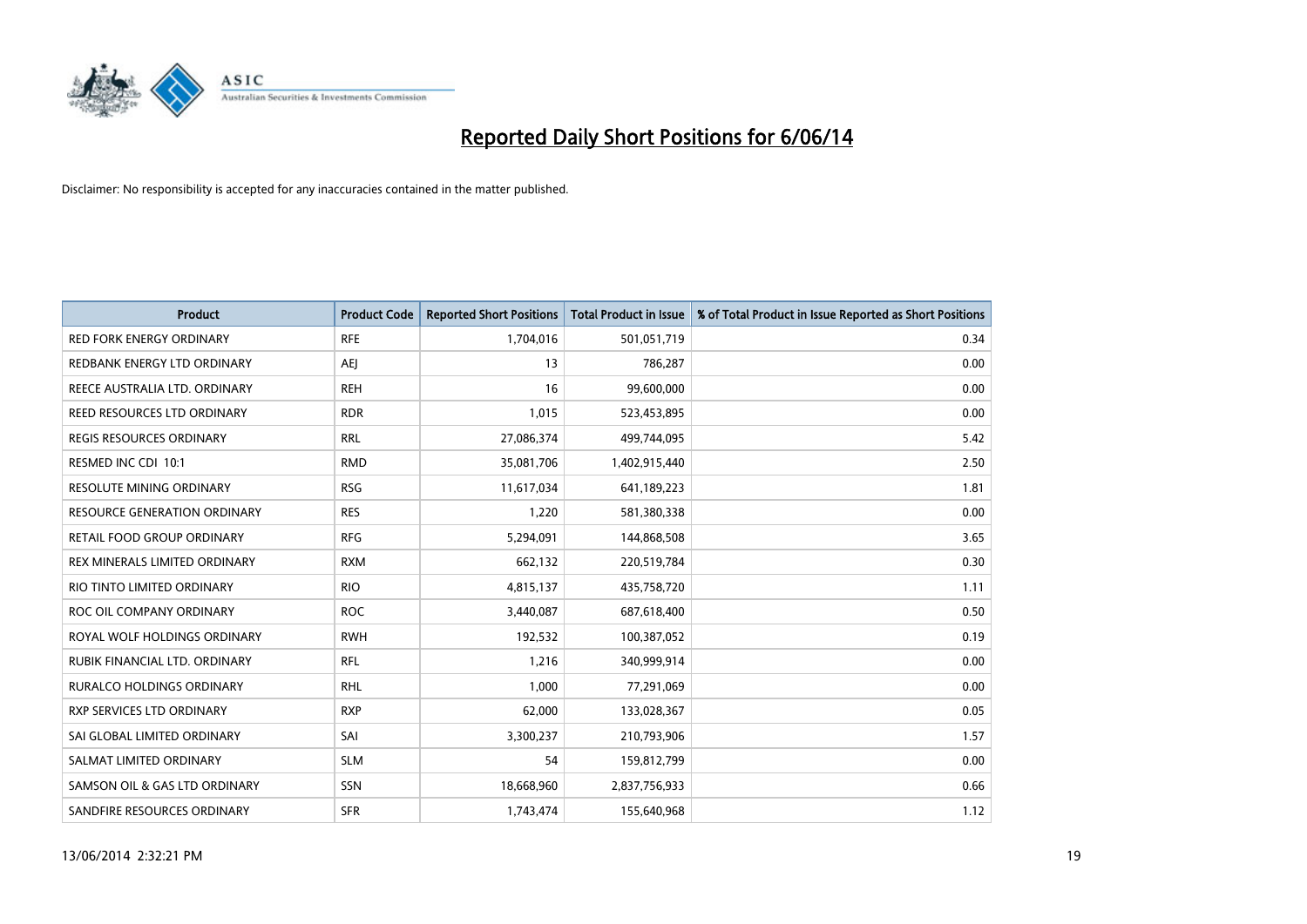

| <b>Product</b>                           | <b>Product Code</b> | <b>Reported Short Positions</b> | <b>Total Product in Issue</b> | % of Total Product in Issue Reported as Short Positions |
|------------------------------------------|---------------------|---------------------------------|-------------------------------|---------------------------------------------------------|
| <b>SANTOS LTD ORDINARY</b>               | <b>STO</b>          | 6,293,717                       | 975,333,205                   | 0.65                                                    |
| SARACEN MINERAL ORDINARY                 | SAR                 | 1,526,706                       | 792,784,738                   | 0.19                                                    |
| SCA PROPERTY GROUP STAPLED SECURITIES    | <b>SCP</b>          | 41,211,503                      | 648,628,320                   | 6.35                                                    |
| SEDGMAN LIMITED ORDINARY                 | <b>SDM</b>          | 1,075,922                       | 227,059,277                   | 0.47                                                    |
| SEEK LIMITED ORDINARY                    | <b>SEK</b>          | 8,714,001                       | 340,384,875                   | 2.56                                                    |
| SELECT HARVESTS ORDINARY                 | <b>SHV</b>          | 62,355                          | 57,999,427                    | 0.11                                                    |
| SENEX ENERGY LIMITED ORDINARY            | SXY                 | 8,369,491                       | 1,145,083,917                 | 0.73                                                    |
| SERVCORP LIMITED ORDINARY                | SRV                 | 8,647                           | 98,432,275                    | 0.01                                                    |
| SERVICE STREAM ORDINARY                  | <b>SSM</b>          | 30                              | 386,389,873                   | 0.00                                                    |
| SEVEN GROUP HOLDINGS ORDINARY            | <b>SVW</b>          | 229,928                         | 305,294,332                   | 0.08                                                    |
| SEVEN WEST MEDIA LTD ORDINARY            | <b>SWM</b>          | 4,794,136                       | 999,160,872                   | 0.48                                                    |
| SFG AUSTRALIA LTD ORDINARY               | <b>SFW</b>          | 485,000                         | 734,531,160                   | 0.07                                                    |
| SG FLEET GROUP LTD ORDINARY              | SGF                 | 795,455                         | 242,691,826                   | 0.33                                                    |
| SIGMA PHARMACEUTICAL ORDINARY            | <b>SIP</b>          | 14,947,896                      | 1,112,511,644                 | 1.34                                                    |
| SILEX SYSTEMS ORDINARY                   | <b>SLX</b>          | 3,185,760                       | 170,367,734                   | 1.87                                                    |
| SILVER CHEF LIMITED ORDINARY             | <b>SIV</b>          | 89,599                          | 29,333,629                    | 0.31                                                    |
| SILVER LAKE RESOURCE ORDINARY            | <b>SLR</b>          | 25,378,813                      | 503,233,971                   | 5.04                                                    |
| SIMS METAL MGMT LTD ORDINARY             | <b>SGM</b>          | 12,318,746                      | 204,469,540                   | 6.02                                                    |
| SINGAPORE TELECOMM. CHESS DEPOSITARY INT | SGT                 | 16,201,299                      | 138,054,754                   | 11.74                                                   |
| SINO GAS ENERGY ORDINARY                 | <b>SEH</b>          | 2,505,638                       | 1,530,457,040                 | 0.16                                                    |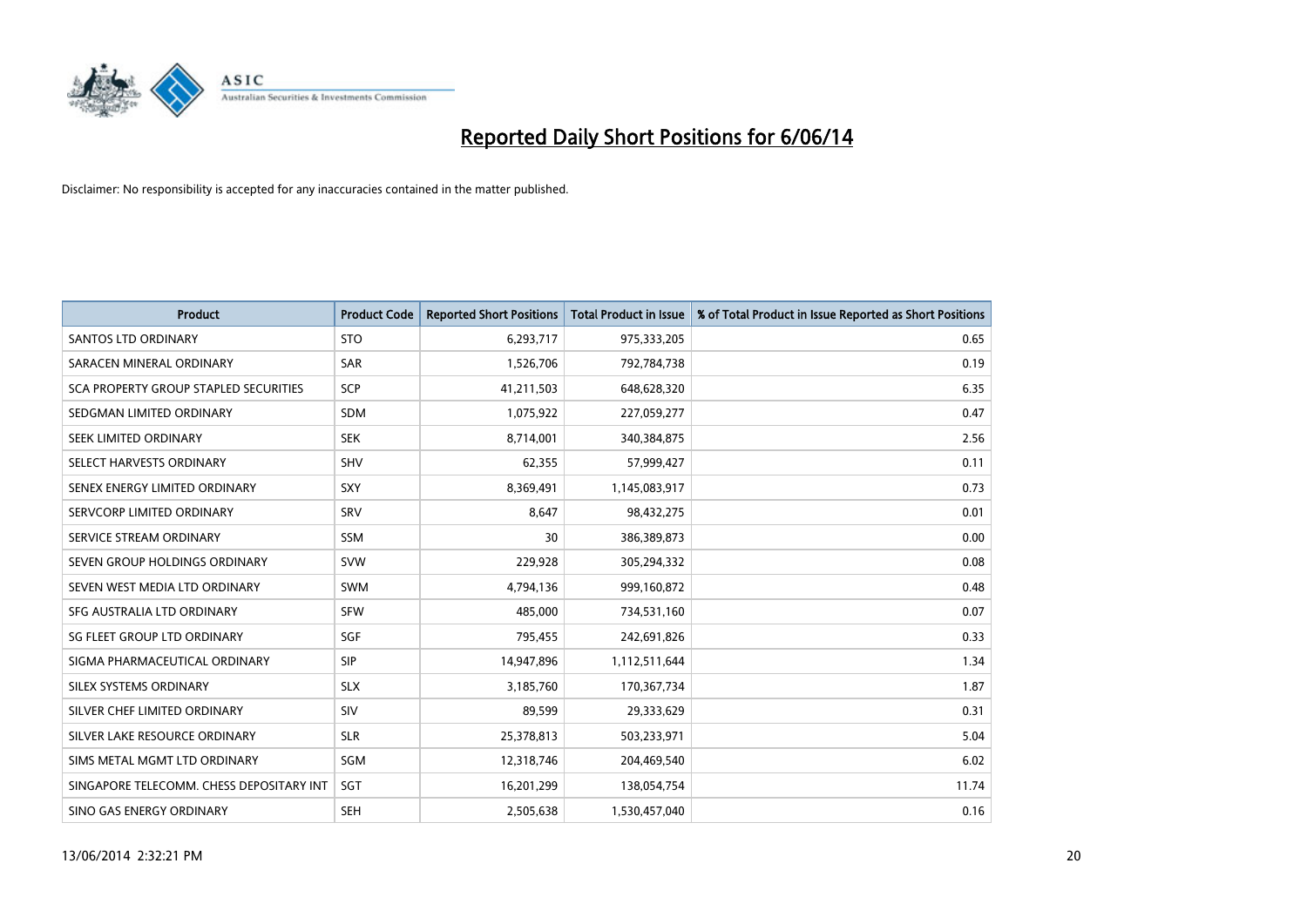

| <b>Product</b>                           | <b>Product Code</b> | <b>Reported Short Positions</b> | <b>Total Product in Issue</b> | % of Total Product in Issue Reported as Short Positions |
|------------------------------------------|---------------------|---------------------------------|-------------------------------|---------------------------------------------------------|
| SIRIUS RESOURCES NL ORDINARY             | <b>SIR</b>          | 12,857,302                      | 262,030,167                   | 4.91                                                    |
| SIRTEX MEDICAL ORDINARY                  | <b>SRX</b>          | 126,864                         | 56,108,439                    | 0.23                                                    |
| SKILLED GROUP LTD ORDINARY               | <b>SKE</b>          | 2,075,841                       | 235,254,496                   | 0.88                                                    |
| SKY NETWORK ORDINARY                     | <b>SKT</b>          | 59,636                          | 389,139,785                   | 0.02                                                    |
| SKYCITY ENT GRP LTD ORDINARY             | <b>SKC</b>          | 170,619                         | 582,088,094                   | 0.03                                                    |
| <b>SLATER &amp; GORDON ORDINARY</b>      | SGH                 | 6,897,230                       | 204,338,625                   | 3.38                                                    |
| SMS MANAGEMENT, ORDINARY                 | <b>SMX</b>          | 3,124,580                       | 70,099,763                    | 4.46                                                    |
| SONIC HEALTHCARE ORDINARY                | <b>SHL</b>          | 2,993,733                       | 400,811,556                   | 0.75                                                    |
| SOUL PATTINSON (W.H) ORDINARY            | SOL                 | 13,547                          | 239,395,320                   | 0.01                                                    |
| SOUTH BOULDER MINES ORDINARY             | <b>STB</b>          |                                 | 129,277,826                   | 0.00                                                    |
| SP AUSNET STAPLED SECURITIES             | <b>SPN</b>          | 44,599,422                      | 3,386,607,080                 | 1.32                                                    |
| SPARK INFRASTRUCTURE STAPLED US PROHIBT. | SKI                 | 18,138,434                      | 1,440,370,628                 | 1.26                                                    |
| SPDR 200 FUND ETF UNITS                  | <b>STW</b>          | 65,708                          | 45,026,368                    | 0.15                                                    |
| SPDR 200 RESOURCES ETF UNITS             | <b>OZR</b>          | 188                             | 1,601,962                     | 0.01                                                    |
| SPDR SMALL ORDS ETF UNITS                | SSO                 | 16,030                          | 801,304                       | 2.00                                                    |
| SPECIALTY FASHION ORDINARY               | <b>SFH</b>          | 437,410                         | 192,236,121                   | 0.23                                                    |
| SPOTLESS GRP HLD LTD ORDINARY            | <b>SPO</b>          | 9,273,726                       | 1,098,290,178                 | 0.84                                                    |
| ST BARBARA LIMITED ORDINARY              | <b>SBM</b>          | 20,743,226                      | 488,074,077                   | 4.25                                                    |
| STARPHARMA HOLDINGS ORDINARY             | <b>SPL</b>          | 13,947,107                      | 284,914,680                   | 4.90                                                    |
| STEADFAST GROUP LTD ORDINARY             | <b>SDF</b>          | 2,555,732                       | 501,638,307                   | 0.51                                                    |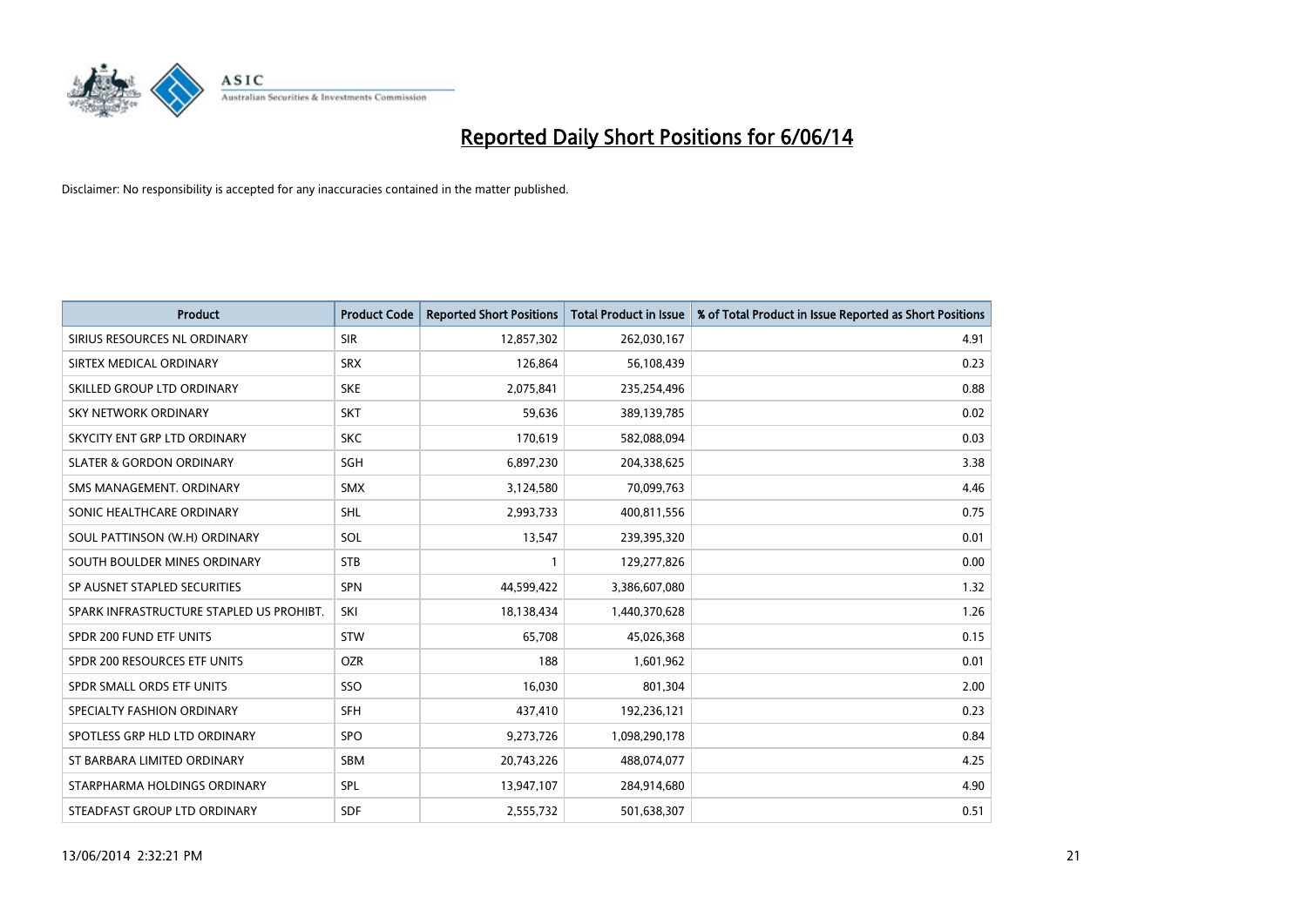

| <b>Product</b>                     | <b>Product Code</b> | <b>Reported Short Positions</b> | <b>Total Product in Issue</b> | % of Total Product in Issue Reported as Short Positions |
|------------------------------------|---------------------|---------------------------------|-------------------------------|---------------------------------------------------------|
| STH CRS ELECT ENGNR ORDINARY       | <b>SXE</b>          | 19,573                          | 161,523,130                   | 0.01                                                    |
| STHN CROSS MEDIA ORDINARY          | <b>SXL</b>          | 20,123,957                      | 705,246,986                   | 2.85                                                    |
| STOCKLAND UNITS/ORD STAPLED        | <b>SGP</b>          | 25,018,044                      | 2,326,978,560                 | 1.08                                                    |
| STRAITS RES LTD. ORDINARY          | SRO                 | 28,747                          | 1,217,730,293                 | 0.00                                                    |
| STRATA-X ENERGY LTD CDI 1:1        | <b>SXA</b>          | 9,480,200                       | 88,773,680                    | 10.68                                                   |
| STRIKE ENERGY LTD ORDINARY         | <b>STX</b>          | 3,727                           | 833,330,946                   | 0.00                                                    |
| <b>STW COMMUNICATIONS ORDINARY</b> | SGN                 | 2,517,376                       | 403,828,512                   | 0.62                                                    |
| <b>SUDA LTD ORDINARY</b>           | SUD                 | 35,614,700                      | 928,662,913                   | 3.84                                                    |
| SUNCORP GROUP LTD ORDINARY         | <b>SUN</b>          | 10,875,622                      | 1,286,600,980                 | 0.85                                                    |
| SUNDANCE ENERGY ORDINARY           | <b>SEA</b>          | 12,407,519                      | 547,675,861                   | 2.27                                                    |
| SUNDANCE RESOURCES ORDINARY        | <b>SDL</b>          | 86,483,291                      | 3,079,369,367                 | 2.81                                                    |
| SUNLAND GROUP LTD ORDINARY         | <b>SDG</b>          | 111,367                         | 181,710,087                   | 0.06                                                    |
| SUPER RET REP LTD ORDINARY         | <b>SUL</b>          | 2,036,724                       | 196,731,620                   | 1.04                                                    |
| SYD AIRPORT STAPLED US PROHIBIT.   | <b>SYD</b>          | 13,505,151                      | 2,216,216,041                 | 0.61                                                    |
| SYRAH RESOURCES ORDINARY           | <b>SYR</b>          | 6,288,631                       | 162,500,614                   | 3.87                                                    |
| TABCORP HOLDINGS LTD ORDINARY      | <b>TAH</b>          | 15,018,488                      | 762,954,019                   | 1.97                                                    |
| TANAMI GOLD NL ORDINARY            | <b>TAM</b>          |                                 | 1,175,097,046                 | 0.00                                                    |
| TAP OIL LIMITED ORDINARY           | <b>TAP</b>          | 34,591                          | 242,237,221                   | 0.01                                                    |
| TASSAL GROUP LIMITED ORDINARY      | <b>TGR</b>          | 22,379                          | 146,507,029                   | 0.02                                                    |
| <b>TATTS GROUP LTD ORDINARY</b>    | <b>TTS</b>          | 28,373,395                      | 1,434,447,341                 | 1.98                                                    |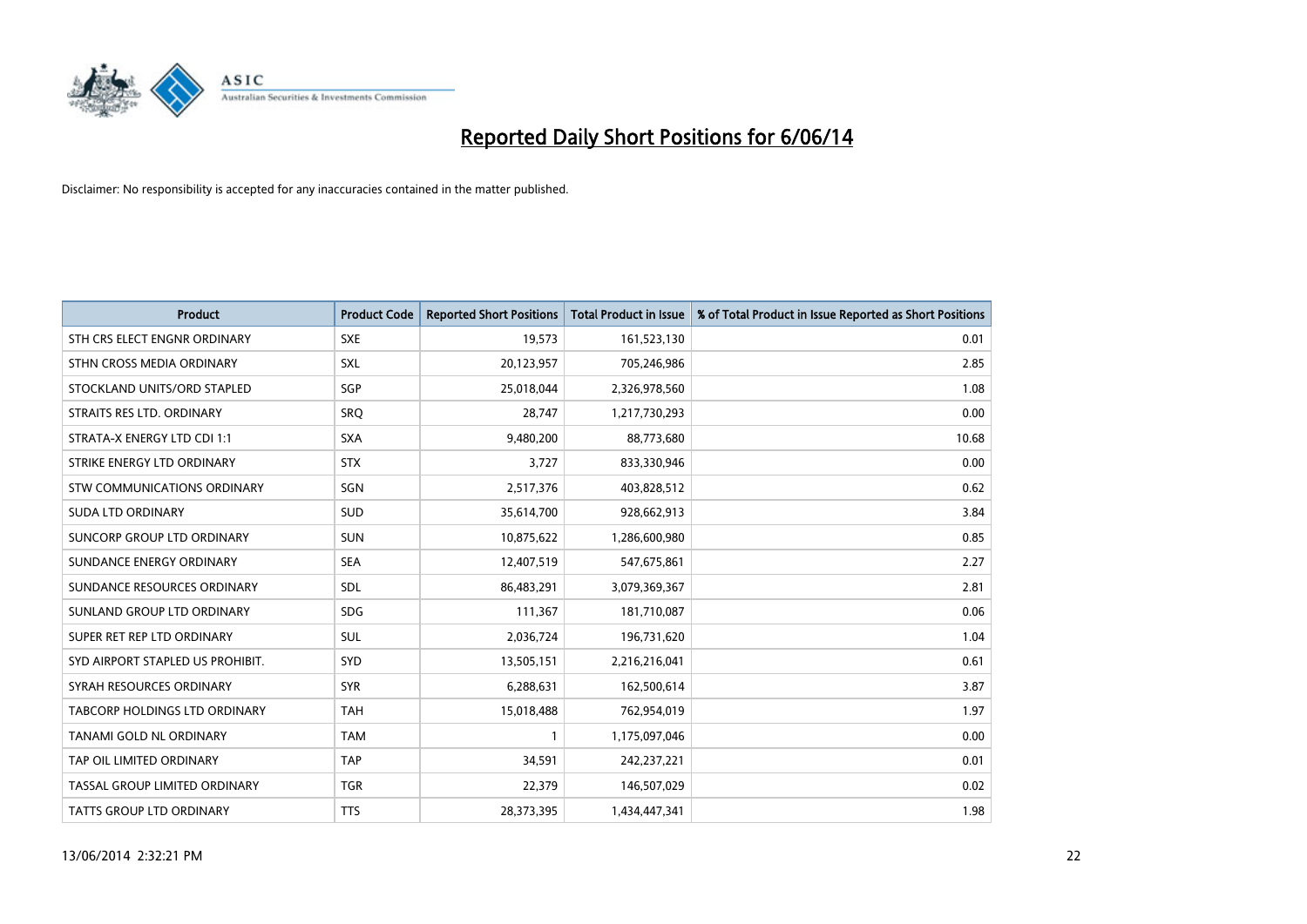

| <b>Product</b>                       | <b>Product Code</b> | <b>Reported Short Positions</b> | <b>Total Product in Issue</b> | % of Total Product in Issue Reported as Short Positions |
|--------------------------------------|---------------------|---------------------------------|-------------------------------|---------------------------------------------------------|
| <b>TECHNOLOGY ONE ORDINARY</b>       | <b>TNE</b>          | 125,795                         | 307,751,455                   | 0.04                                                    |
| TELECOM CORPORATION ORDINARY         | <b>TEL</b>          | 8,179,935                       | 1,828,530,844                 | 0.45                                                    |
| TELSTRA CORPORATION, ORDINARY        | <b>TLS</b>          | 20,094,894                      | 12,443,074,357                | 0.16                                                    |
| TEN NETWORK HOLDINGS ORDINARY        | <b>TEN</b>          | 163,308,203                     | 2,630,984,596                 | 6.21                                                    |
| TERANGA GOLD CORP CDI 1:1            | <b>TGZ</b>          | 150,621                         | 101,778,769                   | 0.15                                                    |
| TFS CORPORATION LTD ORDINARY         | <b>TFC</b>          | 2,088,931                       | 324,157,408                   | 0.64                                                    |
| THE REJECT SHOP ORDINARY             | <b>TRS</b>          | 3,050,077                       | 28,826,248                    | 10.58                                                   |
| THORN GROUP LIMITED ORDINARY         | <b>TGA</b>          | 23,498                          | 149,494,813                   | 0.02                                                    |
| TIGER RESOURCES ORDINARY             | <b>TGS</b>          | 1,350,625                       | 838,897,617                   | 0.16                                                    |
| TITAN ENERGY SERVICE ORDINARY        | <b>TTN</b>          | 15,585                          | 50,561,915                    | 0.03                                                    |
| TOLL HOLDINGS LTD ORDINARY           | <b>TOL</b>          | 28,416,243                      | 717,133,875                   | 3.96                                                    |
| TOX FREE SOLUTIONS ORDINARY          | <b>TOX</b>          | 3,129,877                       | 133,752,359                   | 2.34                                                    |
| TPG TELECOM LIMITED ORDINARY         | <b>TPM</b>          | 10,352,788                      | 793,808,141                   | 1.30                                                    |
| <b>TRADE ME GROUP ORDINARY</b>       | <b>TME</b>          | 1,573,208                       | 396,584,956                   | 0.40                                                    |
| <b>TRANSFIELD SERVICES ORDINARY</b>  | <b>TSE</b>          | 42,474,993                      | 512,457,716                   | 8.29                                                    |
| TRANSPACIFIC INDUST. ORDINARY        | <b>TPI</b>          | 14,174,471                      | 1,578,786,704                 | 0.90                                                    |
| TRANSURBAN GROUP TRIPLE STAPLED SEC. | <b>TCL</b>          | 11,438,080                      | 1,896,384,069                 | 0.60                                                    |
| <b>TREASURY GROUP ORDINARY</b>       | <b>TRG</b>          | 16,887                          | 23,070,755                    | 0.07                                                    |
| TREASURY WINE ESTATE ORDINARY        | <b>TWE</b>          | 33,632,552                      | 649,427,560                   | 5.18                                                    |
| TROY RESOURCES LTD ORDINARY          | <b>TRY</b>          | 3.295.322                       | 195,034,997                   | 1.69                                                    |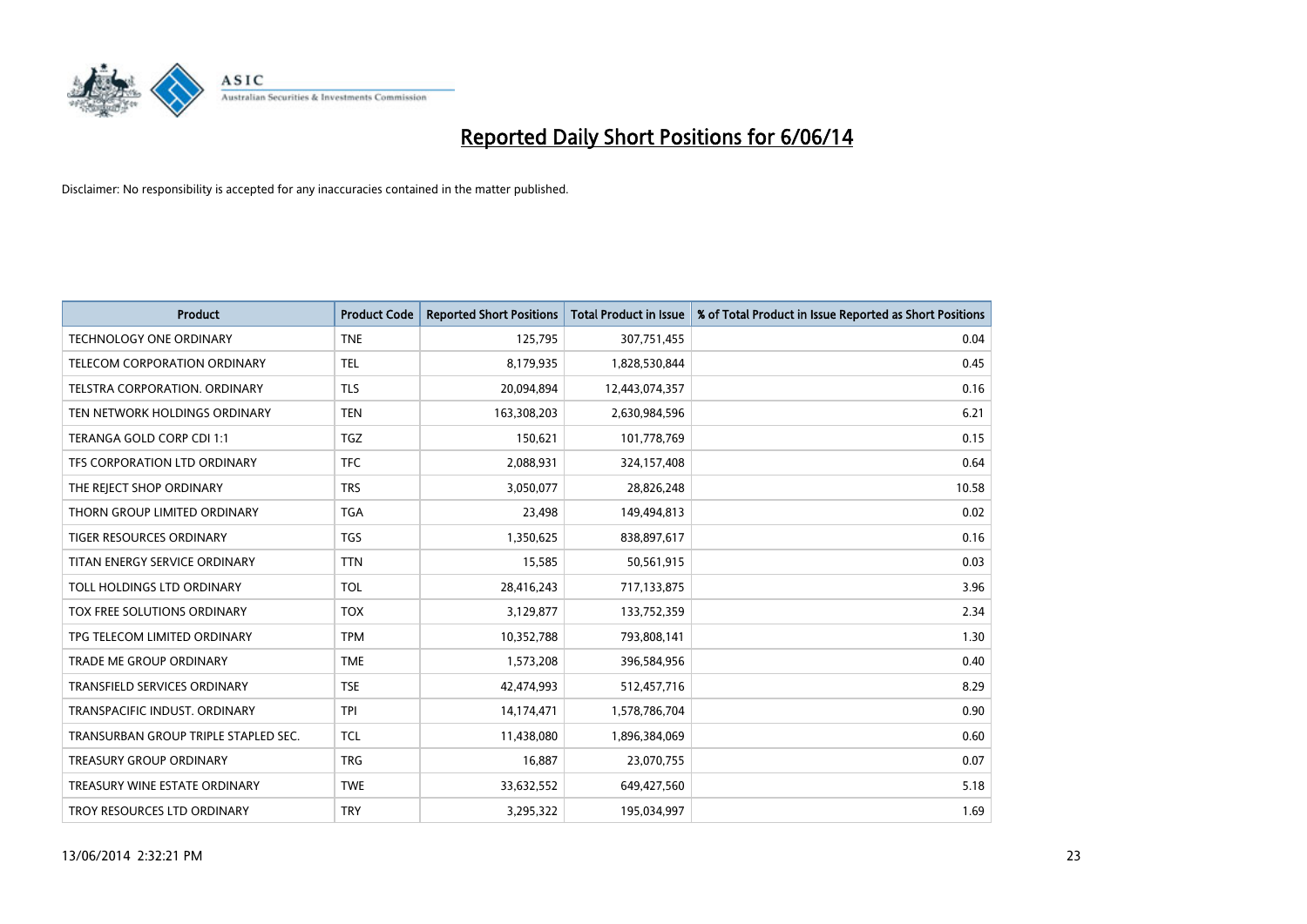

| <b>Product</b>                        | <b>Product Code</b> | <b>Reported Short Positions</b> | <b>Total Product in Issue</b> | % of Total Product in Issue Reported as Short Positions |
|---------------------------------------|---------------------|---------------------------------|-------------------------------|---------------------------------------------------------|
| TWENTY-FIRST FOX INC A NON-VOTING CDI | <b>FOXLV</b>        | 8.213                           | 4,437,262                     | 0.19                                                    |
| TWENTY-FIRST FOX INC B VOTING CDI     | <b>FOX</b>          | 9,824                           | 135,666,441                   | 0.01                                                    |
| UGL LIMITED ORDINARY                  | UGL                 | 19,014,906                      | 166,511,240                   | 11.42                                                   |
| UNILIFE CORPORATION CDI 6:1           | <b>UNS</b>          | 120,000                         | 264,454,422                   | 0.05                                                    |
| US MASTERS RES FUND ORDINARY UNITS    | <b>URF</b>          | 27                              | 263,972,915                   | 0.00                                                    |
| UXC LIMITED ORDINARY                  | <b>UXC</b>          | 3,274,868                       | 321,271,353                   | 1.02                                                    |
| <b>VEDA GROUP LTD ORDINARY</b>        | <b>VED</b>          | 13,636,971                      | 842,055,406                   | 1.62                                                    |
| VILLAGE ROADSHOW LTD ORDINARY         | <b>VRL</b>          | 1,463,290                       | 159,498,988                   | 0.92                                                    |
| <b>VIRGIN AUS HLDG LTD ORDINARY</b>   | <b>VAH</b>          | 61,239,932                      | 3,514,825,734                 | 1.74                                                    |
| <b>VIRTUS HEALTH LTD ORDINARY</b>     | <b>VRT</b>          | 3,101,518                       | 79,722,678                    | 3.89                                                    |
| VISION EYE INSTITUTE ORDINARY         | <b>VEI</b>          | 89,940                          | 161,017,230                   | 0.06                                                    |
| <b>VOCATION LTD ORDINARY</b>          | <b>VET</b>          | 11,416,013                      | 202,899,894                   | 5.63                                                    |
| <b>VOCUS COMMS LTD ORDINARY</b>       | VOC                 | 451,359                         | 92,934,834                    | 0.49                                                    |
| WARRNAMBOOL CHEESE ORDINARY           | <b>WCB</b>          | 19                              | 56,098,797                    | 0.00                                                    |
| <b>WATPAC LIMITED ORDINARY</b>        | <b>WTP</b>          | 4,919                           | 186,489,922                   | 0.00                                                    |
| <b>WDS LIMITED ORDINARY</b>           | <b>WDS</b>          | 12,180                          | 144,740,614                   | 0.01                                                    |
| WEBIET LIMITED ORDINARY               | <b>WEB</b>          | 1,720,048                       | 79,397,959                    | 2.17                                                    |
| <b>WESFARMERS LIMITED ORDINARY</b>    | <b>WES</b>          | 4,197,232                       | 1,143,274,951                 | 0.37                                                    |
| WESTERN AREAS LTD ORDINARY            | <b>WSA</b>          | 18,157,061                      | 232,310,014                   | 7.82                                                    |
| WESTERN DESERT RES. ORDINARY          | <b>WDR</b>          | 5,807,367                       | 620,049,919                   | 0.94                                                    |